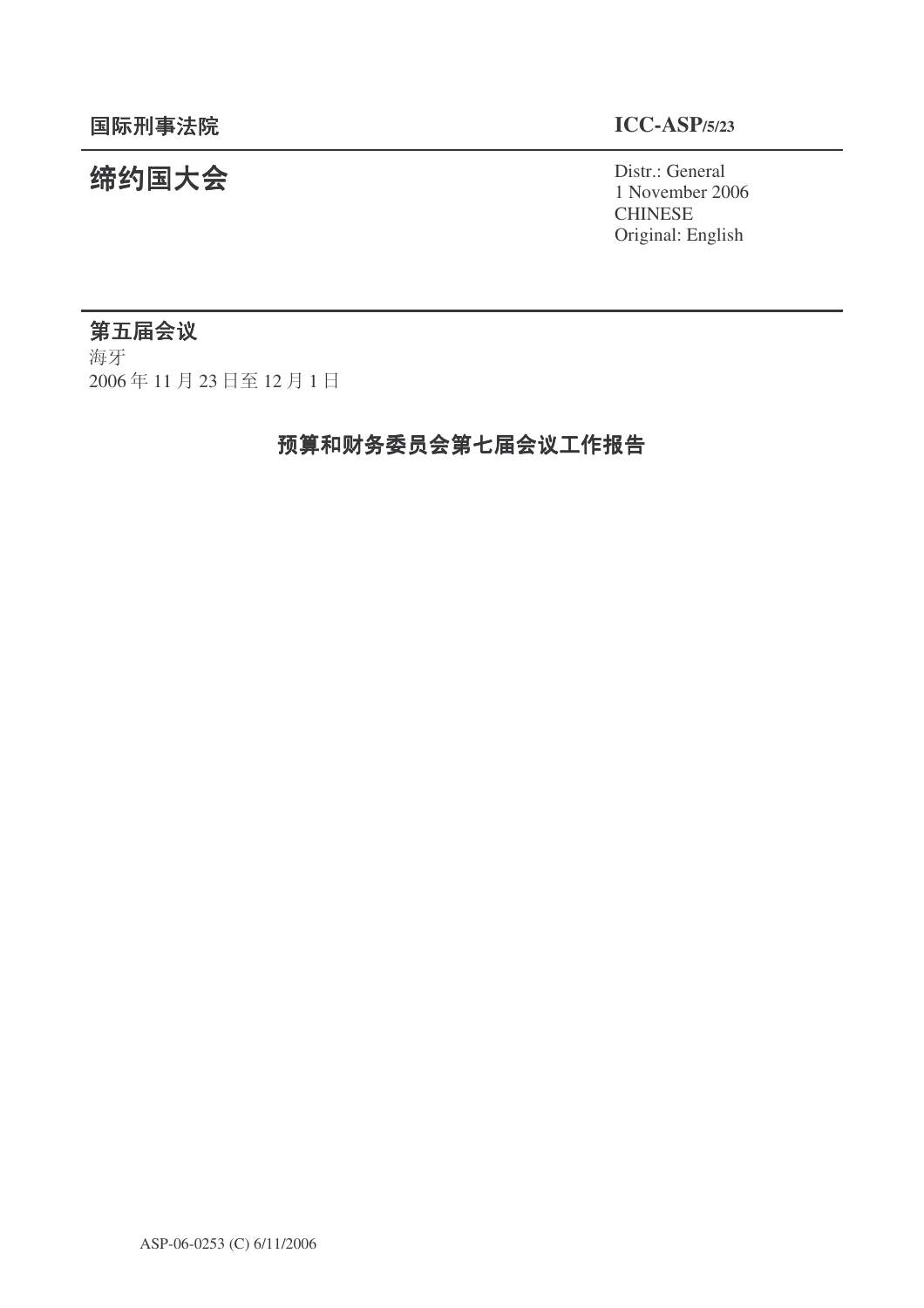# 目录

|     |    |              |                |       |                                                | 段次        | 页次 |  |  |
|-----|----|--------------|----------------|-------|------------------------------------------------|-----------|----|--|--|
| Ι.  |    |              | $\overline{4}$ |       |                                                |           |    |  |  |
|     |    | $1 - 7$<br>8 | 4<br>5         |       |                                                |           |    |  |  |
|     |    |              |                |       |                                                |           |    |  |  |
|     |    |              | 9              | 5     |                                                |           |    |  |  |
| II. |    |              |                |       |                                                |           | 6  |  |  |
|     |    |              |                |       |                                                |           | 6  |  |  |
|     |    | 1.           |                |       |                                                | 10        | 6  |  |  |
|     |    | $11 - 21$    | 6              |       |                                                |           |    |  |  |
|     |    |              |                |       |                                                |           |    |  |  |
|     |    | $1_{-}$      |                |       |                                                |           | 8  |  |  |
|     |    | 2.           |                |       | 2005年1月1日至12月31日期间的被害人信托基金财务报表  22-24          |           | 8  |  |  |
|     |    |              |                |       |                                                | $25 - 27$ | 9  |  |  |
|     |    |              |                |       |                                                |           |    |  |  |
|     |    |              |                |       | 1. 法院战略计划………………………………………………………………………………… 28-30 |           | 9  |  |  |
|     |    | 2.           |                |       |                                                | $31 - 32$ | 9  |  |  |
|     |    | 3.           |                |       |                                                | 33-35     | 10 |  |  |
|     | 4. |              |                |       |                                                |           | 10 |  |  |
|     |    |              |                |       |                                                |           | 11 |  |  |
|     |    | $1_{\cdots}$ |                |       |                                                |           | 11 |  |  |
|     |    | 2.           |                |       |                                                | $43 - 82$ | 11 |  |  |
|     |    |              | (a)            |       |                                                | 48-52     | 12 |  |  |
|     |    |              |                | (i)   | 预算的表述及基于结果的预算编制                                | $48 - 50$ | 12 |  |  |
|     |    |              |                | (iii) |                                                | 51        | 13 |  |  |
|     |    |              |                | (iii) |                                                | 52        | 13 |  |  |
|     |    |              | (b)            |       |                                                |           | 13 |  |  |
|     |    |              |                | (i)   | 主要方案 I: 司法部门——院长会议和分庭                          | 53-56     | 13 |  |  |
|     |    |              |                | (ii)  |                                                | 57-69     | 14 |  |  |
|     |    |              |                | (iii) |                                                | 70-80     | 15 |  |  |
|     |    |              |                | (iv)  |                                                | 81        | 17 |  |  |
|     |    |              |                | (v)   |                                                | 82        | 17 |  |  |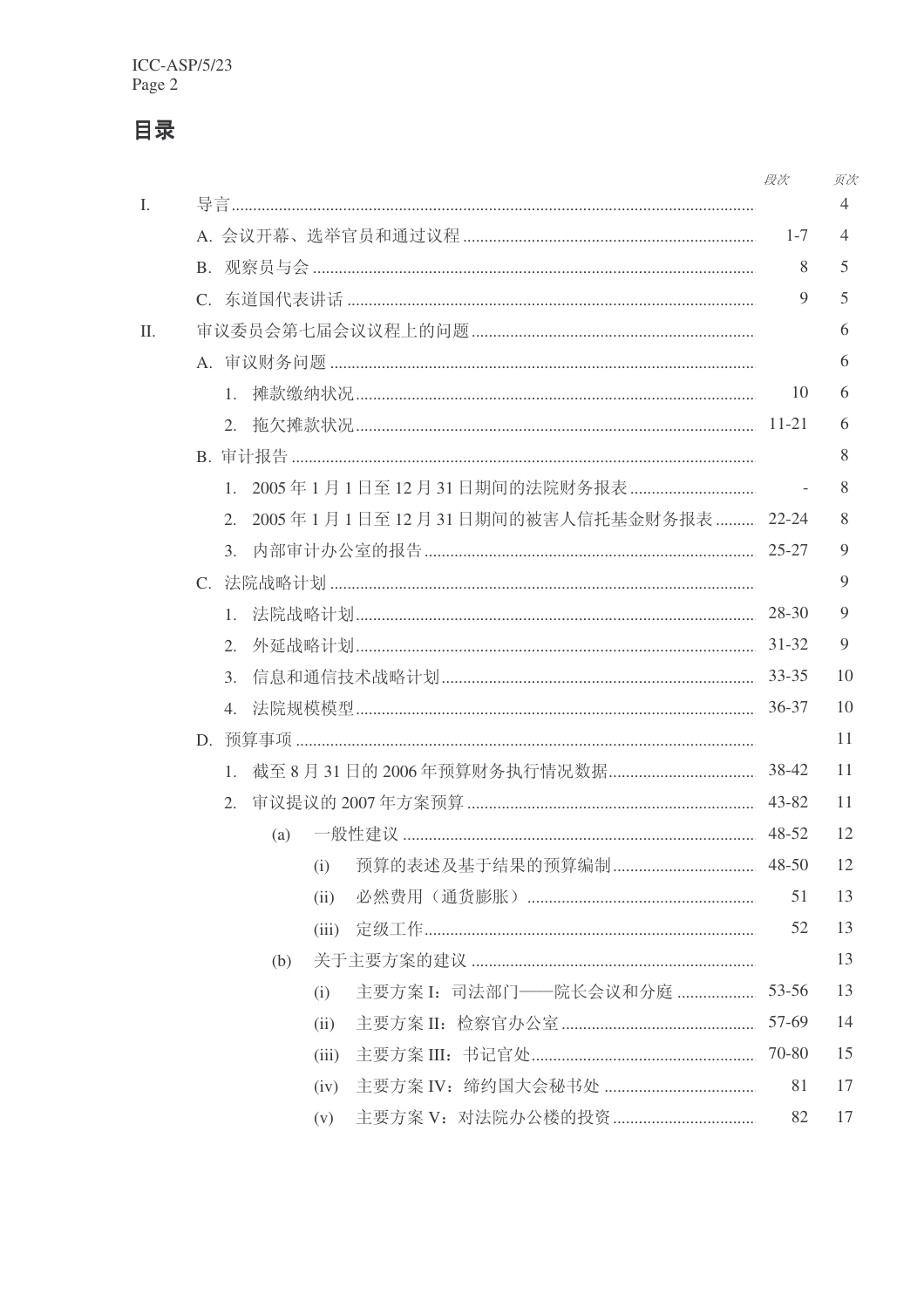|     |              |                  |                              | 段次      | 页次 |
|-----|--------------|------------------|------------------------------|---------|----|
|     |              | $\mathfrak{Z}$ . |                              | 83-94   | 17 |
|     |              | $\overline{4}$   |                              | 95-98   | 19 |
|     |              | 5 <sub>1</sub>   |                              | 99-105  | 20 |
|     | E.           |                  |                              |         | 21 |
|     |              |                  |                              | 106-113 | 21 |
|     |              | 2.               |                              | 114-119 | 22 |
|     | $F_{\cdot}$  |                  |                              |         | 23 |
|     |              | 1                | 最不发达国家和其他发展中国家 申请使用信托基金参加大会工 | 120-121 | 23 |
|     |              |                  |                              | 122     | 24 |
|     |              | $\mathcal{E}$    |                              | 123     | 24 |
|     |              |                  |                              |         | 24 |
|     |              |                  |                              | 124-125 | 24 |
|     |              | $2^{\circ}$      |                              | 126-130 | 24 |
|     |              |                  |                              | 131     | 25 |
| 附件* |              |                  |                              |         |    |
|     | $\mathbf{L}$ |                  |                              |         | 26 |
|     | $\mathbf{H}$ |                  |                              |         | 28 |
|     |              |                  |                              |         |    |

<sup>\*</sup> 附件 III 正在准备之中, 将作为本报告的增补文件发出。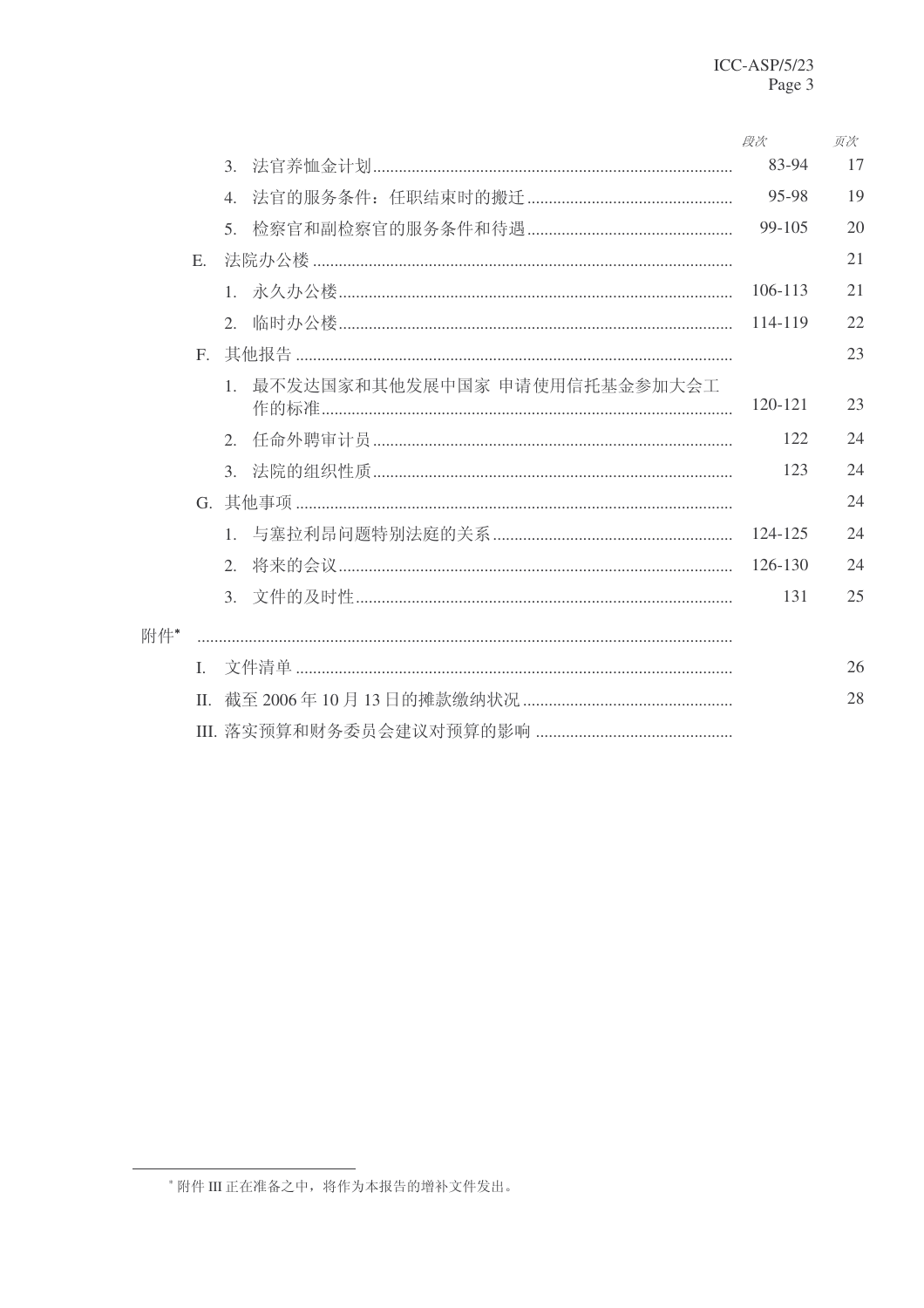### **I.** 导言

### A. 会议开幕、选举官员和通过议程

1. 根据缔约国大会(下称"大会") 2005 年 12 月 3 日在其第四届会议第四 次全会上所做的决定, 预算和财务委员会(下称 "委员会") 举行了第七届会 议。2006年10月9日至13日委员会的第七届会议共举行了10次会议。法院副 院长阿库阿·金耶黑亚女士在开幕式上致欢迎辞。

2. 委员会为第七届会议 协商一致选举 David Dutton 先生 (澳大利亚) 为主 席, 并选举 Elena Sopková 女士 (斯洛伐克) 为副主席。委员会还任命 Peter Lovell 先生(大不列颠及北爱尔兰联合王国) 为本届会议的报告员。委员会讨 论了选举主席和副主席的标准。某些成员认为在选举主席时应考虑地域轮流, 其他成员则认为资格应是唯一的标准。委员会同意每年继续采取对副主席职位 进行轮流的非正式做法。

3. 缔约国大会秘书处(下称"秘书处")为委员会提供了实质性服务, 秘书 处临时主任 Renan Villacis 先生担任委员会的秘书。

- 4. 在其第一次会议上,委员会通过了下列议程(ICC-ASP/5/CBF.2/L.1):
	- 1. 会议开幕。
	- 2. 洗举主席和副主席。
	- 3. 通过议程。
	- 4. 观察员与会。
	- 5. 工作安排。
	- 6. 拖欠摊款的国家。
	- 7. 2006年预算财务执行情况数据。
	- 8. 审议提议的 2007 年方案预算。
	- 9. 洪官养恤金计划。
	- 10. 检察官和副检察官的服务条件和待遇。
	- 11. 审计报告:
		- (a) 国际刑事法院 2005 年 1 月 1 日至 12 月 31 日期间的财务报表:
		- (b) 被害人信托基金 2005 年 1 月 1 日至 12 月 31 日期间的财务报表:
		- (c) 内部审计办公室的报告。
	- 12. 任命外聘审计员。
	- 13. 法院办公楼:
		- (a) 永久办公楼;
		- (b) 临时办公楼。
	- 14. 法院战略计划。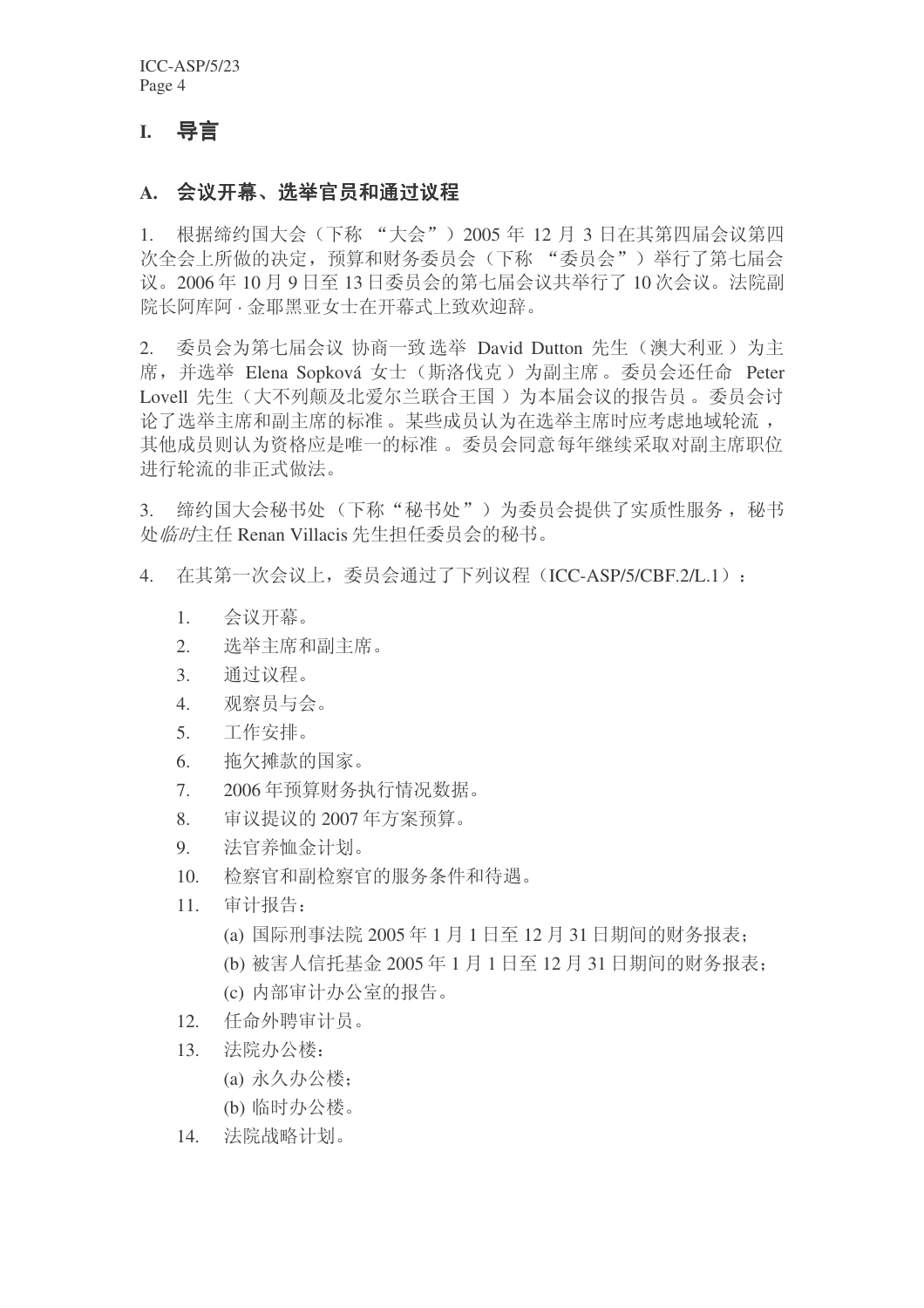- 15. 最不发达国家和基他发展中国家使用信托基金参加大会工作的 申请 标准。
- 16. 法院的组织性质。
- 17. 其他事项。
- 5. 下列成员出席了委员会第七届会议:
	- 1. Lambert Dah Kindii (贝宁)
	- 2. David Dutton (澳大利亚)
	- 3. Eduardo Gallardo Aparicio (玻利维亚)
	- 4. Fawzi A. Gharaibeh (约旦)
	- 5. Myung-jae Hahn (大韩民国)
	- 6. Rossette Nyirinkindi Katungye (乌干达)
	- 7. Juhani Lemmik (爱沙尼亚)
	- 8. Peter Lovell (大不列颠及北爱尔兰联合王国)
	- 9. Karl Paschke (德国)
	- 10. Elena Sopková (斯洛伐克)
	- 11. Michel-Etienne Tilemans (比利时)
	- 12. Santiago Wins (乌拉圭)

6. 委员会欢迎它的两位新成员, Rossette Nyirinkindi Katungye 女士(乌干 达) 和 Juhani Lemmik 先生(爱沙尼亚)。

7. 法院下列机关的代表 应邀出席了委员会的会议, 介绍各项报告: 院长会 议、检察官办公室和书记官处。

### **B.** 观察员与会

8. 委员会决定接受"促进国际刑事法院 联盟"提出向委员会介绍情况的请 求。委员会赞赏所做介绍,并欢迎"联盟"对法院面临的许多问题发表的深刻 见解。

### C. 东道国代表讲话

9. 在 10 月 9 日、10 日和 12 日的第一、第四和第七次会议上, 荷兰外交部国 际刑事法院工作组组长 Edmond Wellenstein 大使代表东道国讲话, 谈及了临时 和永久办公楼及羁押费用的问题。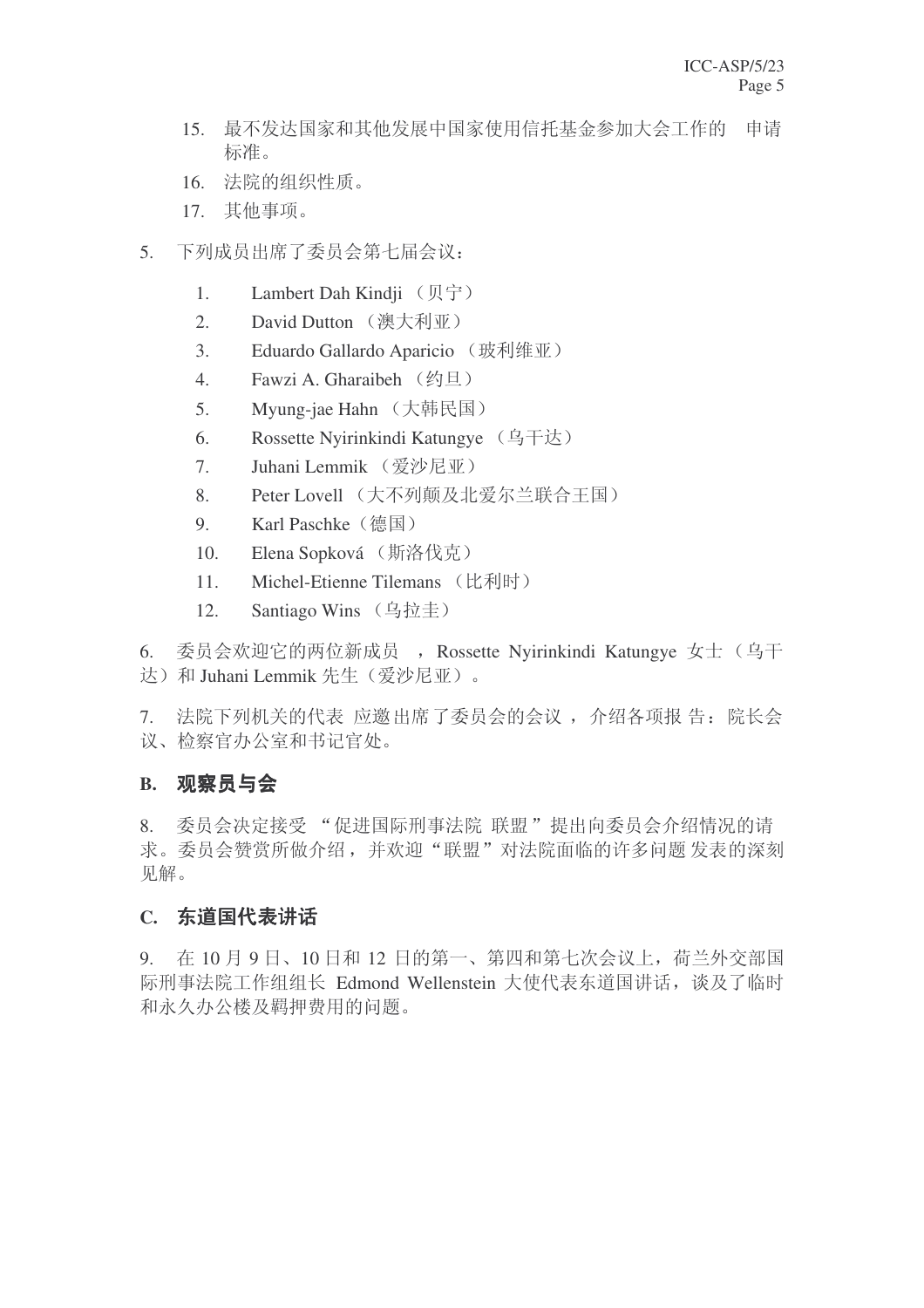### II. 审议委员会第七届会议议程上的问题

### A. 审议财务问题

### 1. 摊款缴纳状况

10. 委员会审议了截至 2006年 10 月 13 日的摊款缴纳状况(见附件 II)。委员 会注意到, 前几个财政期间的未缴摊款共计 5,955,666 欧元, 而 2006 年财政期 间的未缴摊款为 12,644,241 欧元。委员会注意到, 有 53 个缔约国全额缴纳了其 摊款。总的情况显示了自委员会上届会议以来 有所改进以及未缴纳摊款的水平 低于 2005 年同期。然而, 委员会指出, 拖欠摊款的总额仍是可观的, 而且如果 由于活动增多减少了当前和前几次预算 支出不足所形成的现金缓冲, 这可能影 响法院的现金流量。

### 2. 拖欠摊款状况

### 大会第五届会议上的免除申请

11. 委员会指注意到, ICC-ASP/4/Res.4 号决议第 44 段规定, 预算和财务委员 会在大会就任何要求免除执行《罗马规约》第 112 条第 8 款的请求做出决定之 前向缔约国大会提出建议。

12. 秘书处告知委员会, 截至 2006 年 10 月 5 日, 有五个缔约国没有资格参加 表决: 玻利维亚、几内亚、洪都拉斯、马拉维和尼日尔。委员会收到了两份免 除申请。洪都拉斯的申请随后被撤销,因为洪都拉斯所付款额足以确保恢复其 表决权。玻利维亚提交了免除申请, 但是没有任何支持性文件, 而且也不是在 所规定的在委员会届会召开之前一个月的最后期限之前提交的。委员会指出, 玻利维亚只需要缴付 38 欧元来恢复其表决权,同时强调,玻利维亚需要全额缴 纳其摊款。在这种情况下, 委员会未讲一步考虑其申请, 并要求秘书处告知玻 利维亚和其他三个缔约国在大会第五届会议之前根据第 112 条第 8 款的规定缴 付最低款额。

13. 到 2007年1月1日, 将有另外的 11 个缔约国失去表决资格, 如果他们不 缴付更多款额以避免适用《规约》第 112 条第 8 款。 委员会建议, 在每个日历 年结束前几个月,秘书处应确保将这一可能性告知 1 月 1 日可能失去其表决权 的缔约国, 包括全部数额和为避免适用这一条所应缴付的最低数额。委员会还 要求秘书处确保今后的申请国了解需要提交充分的有关资料, 以便委员会能够 适当地评估其申请。

#### 审议免除请求的程序

14. 根据大会关于委员会应该审议这些申请的决定 (ICC-ASP/4/Res.4 号决议第 40-47 段), 委员会重新审议了依照《规约》第112 条第8款处理免除申请的程 序 $1$ 

 $^{-1}$  预算和财务委员会第六届会议工作报告 (ICC-ASP/5/1), 第14至17 段。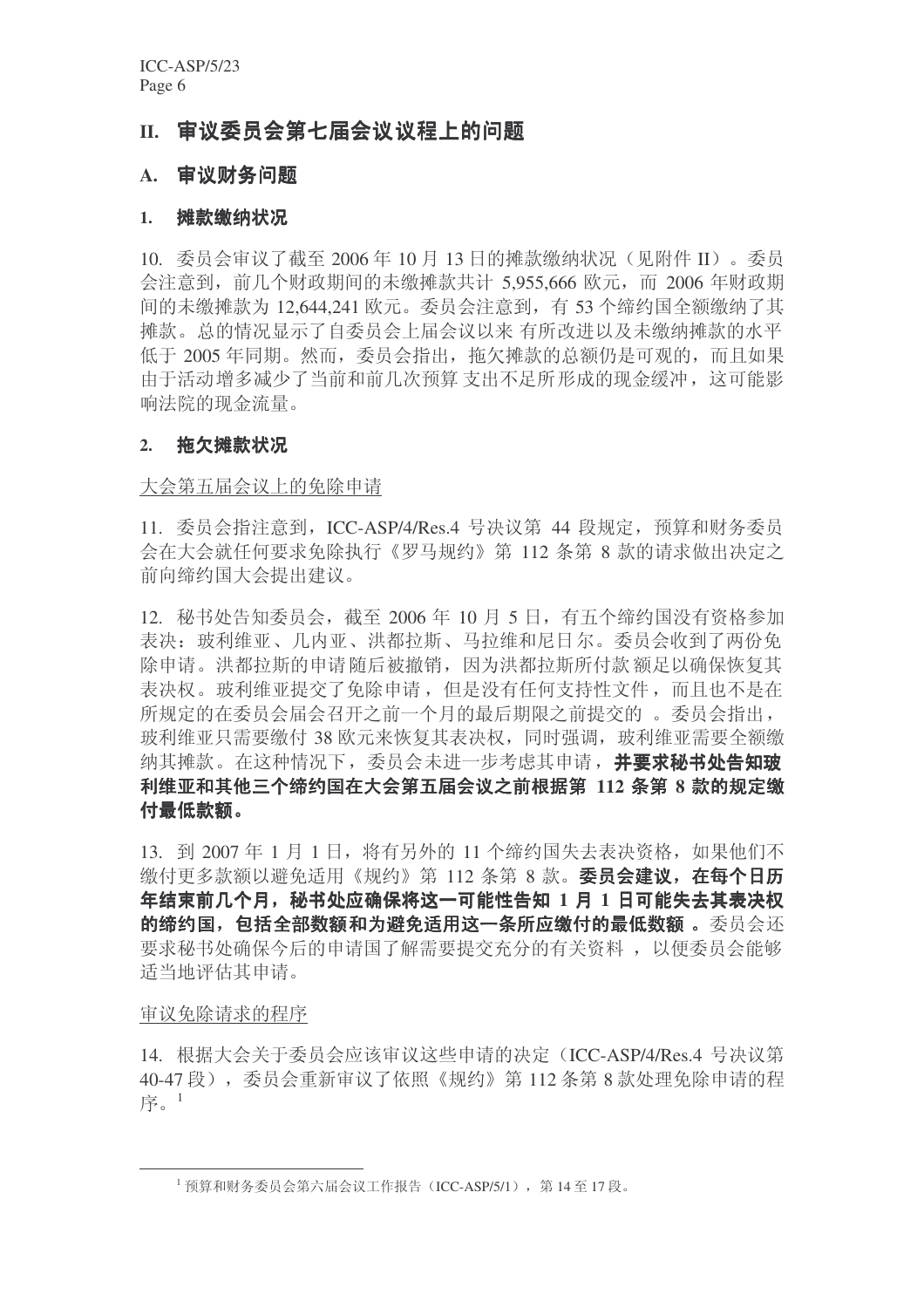15. 秘书处告知委员会, 主席团纽约工作组进行了磋商, 目的是制定提交关于 免除申请的文件的准则。然而, 鉴于主席团尚未完成其报告, 委员会未能就主 席团可能向大会第五届会议提交的有关这些准则的任何建议发表意见 。 **尽管如** 此,委员会决定考虑 ICC-ASP/4/Res.4 号决议规定的它的作用,并在将来的一 届会议上,如果必要的话,根据委员会的报告和大会的进一步决定,再考虑这 一问题。

### 申请恢复表决权的时间安排

16. 委员会根据未来大会和主席团会议预期时间表审议了 ICC-ASP/4/Res.4 号决 议第 44 段的含义。当前会议的时间安排将使得委员会能够在每年 10 月新一届 大会召开之前审议任何申请。然而当前,在某一特定年份的 1 月 1 日已失去表 决权的任何缔约国将不能通过委员会提交恢复在任何一年的 1 月 1 日和委员会 第一届会议之间举行的任何大会复会和主席团会议上的表决权的申请。

17. 一旦出现某些缔约国将在下一年的 1 月 1 日丧失表决权的情况, 那么时间 安排的问题则不能由要在10月份做出未来展望性申请的缔约国来解决。委员会 认识到, 联合国的做法是不考虑未来展望性的申请。《联合国宪章》第19条和 《罗马规约》第 112 条第 8 款的有关规定 (实际上是相同的) 提及了拖欠摊款 的缔约国的申请,并要求确定"拖欠是该缔约国所无法控制的情况所致"。看 来不可能恢复实际上尚未丧失表决权的某一缔约国的表决权<br> 疑, 它是否将可能在尚未出现某一缔约国未能缴纳其摊款时就得出结论说其拖 欠摊款是由于其无法控制的情况所致。

18. 委员会审议了大会可能愿意采取的几项备选方案:

- (a) 大会可以承认, 每年在 1 月 1 日已丧失表决权的缔约国将不会在每 年委员会第一届会议 之前有机会申请免除。(这是联合国遵循的做 法, 联大通常一年只审议一次要求免除的申请)。
- (b) 大会可以修改会议时间表以确保委员会在大会的任何复会之前举行 会议。委员会怀疑这是否可行,因为将委员会的届会从四月提前到 一月或二月将妨碍委员会的其他工作。委员会希望保持其会议 在从 三月中至五月中的期间召开, 因为这将使得从 10 月讨论预算的那届 会议之后有六个月的时间, 并使得在前一年的大会会议之后有足够 的时间进行准备。将大会的复会推迟到委员会 四月的会议之后将意 味着在某些年份大会将不能够与选举法官 需要的时间 安排 相协调 (因为法官的任期在三月开始)。
- (c) 大会可以在没有委员会 建议的情况下 审议在那种形势下提出的免除 申请。

19. 委员会建议,最实际的方案将是要进行重要选举的大会的复会采取备选方 案 C, 并认识到(根据备选方案 A), 缔约国将没有机会针对每年 1 月 1 日和 委员会第一届会议之间的期间召开的其他大会会议或主席团会议提交申请。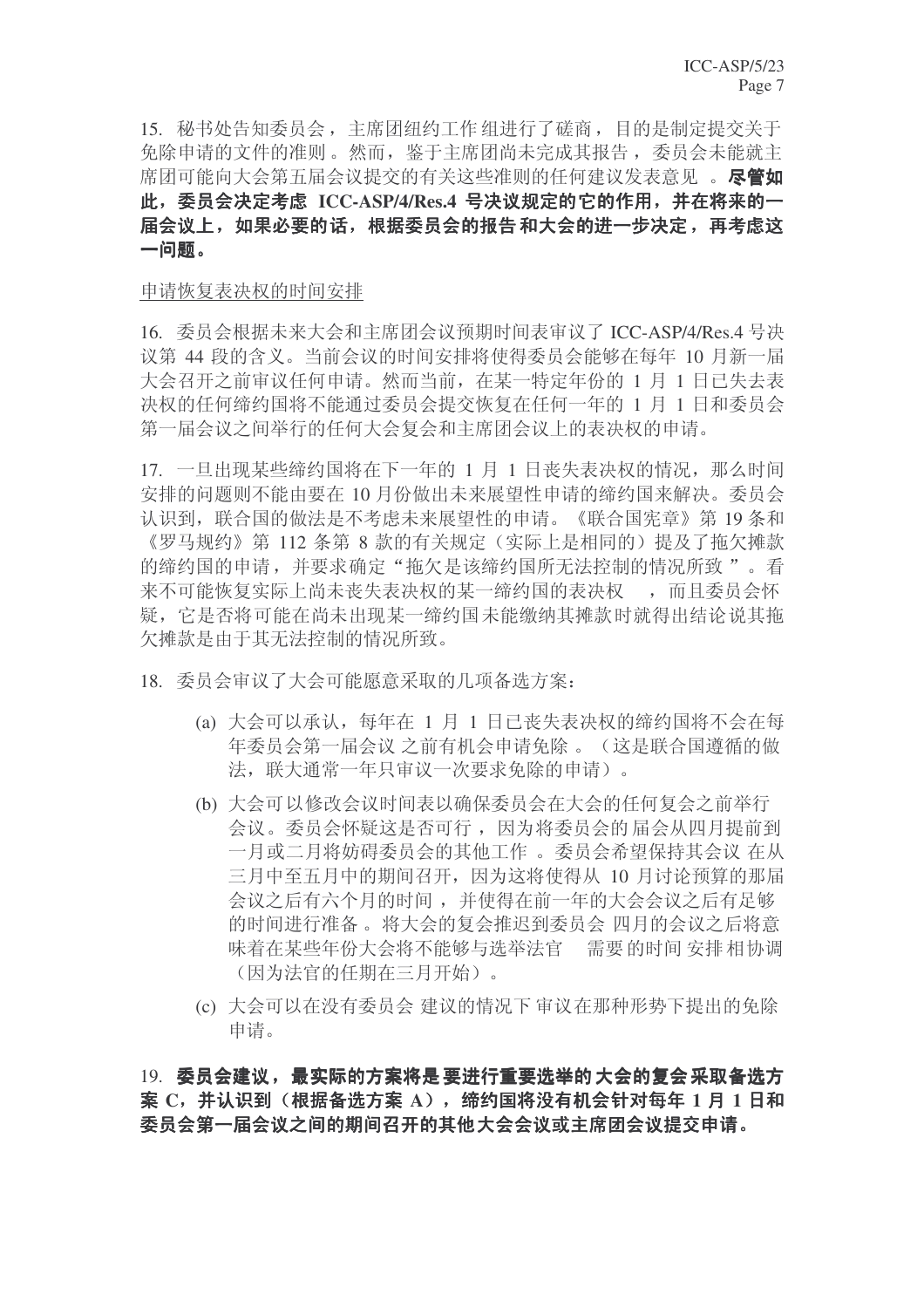#### 支持性资料

20. 委员会考虑了提交支持免除申请的资料的准则问题。委员会注意到,大会 已经在 ICC-ASP/4/Res.4 号决议第 42 段对这一问题提供了某些指导。委员会不 认为它可能详细规定为支持免除申请应提供什么资料,因为导致缔约国不能缴 纳摊款的情况将是各异的。委员会同意申请国应提交所有有关资料以支持他们 拖欠摊款是由于无法控制的情况所致的断言,并认识到《规约》第 112 条第 8 款规定了恢复表决权的严格标准。委员会建议,秘书处应告知想提交免除请求 的缔约国,他们必须提交足够的文件以支持他们的 观点,即他们拖欠摊款是由 于其无法控制的情况所致。

缴款计划

21. 委员会讨论了自愿制定缴款计划的益处, 并同意提交这样的计划---以及 随后对其条款的执行 ——将表示一个缔约国对消除其拖欠摊款的承诺。缴款计 划应列出尽可能在几年中缴齐拖欠摊款的时间表,同时全额缴纳在实施该计划 期间每年应缴付的新摊款。在当前法院开展业务的初期阶段, 拖欠摊款尚未积 累到如此程度, 以致于需要制定长期的缴款计划, 而且委员会强调缔约国有必 要避免积累大量拖欠摊款。 委员会建议, 秘书处应通过委员会向大会提交年度 报告,说明任何已制定的缴款计划 以及这些计划的执行情况。最后,委员会指 出提交或执行缴款计划不应影响依照《规约》第 112 条第 8 款所做出的恢复表 决权的决定。

### **B.** 审计报告

### 1. 2005年1月1日至12月31日期间的法院财务报表

### 2. 2005年1月1日至12月31日期间的被害人信托基金财务报表

22. 在介绍其关于法院 财务报表 (ICC-ASP/5/2) 和被害人信托基金财务报表 (ICC-ASP/5/3) 的报告时, 外聘审计员告知委员会, 这些报表没有实质性 误 报,并公正地反映了审议期间的法院和信托基金的财务状况。 使外聘审计员感 到高兴的是, 他可以就法院账目的准确性表示无保留的意见。他希望特别强调 对法院财务报表的建议 7, 即请法院任命法院要建立而尚未 建立的审计委员会 的大多数外部独立成员。书记官长告知委员会, 法院正在考虑如何获得适当的 外部候洗人的服务。

23. 委员会对这些报告的质量表示赞赏, 并欢迎无保留的审计意见。 委员会建 议,大会应该批准外聘审计员报告中的建议,以及法院应该确保全面执行这些 建议。特别是委员会同意有必要通过任命大多数外部独立成员建立和加强法院 审计委员会,并敦促法院能及时这样做。

24. 委员会还建议, 在未来的报告中包括列出在执行以前 提出的建议方面取得 的进展的一个表格对委员会和大会将是一个有用的工具。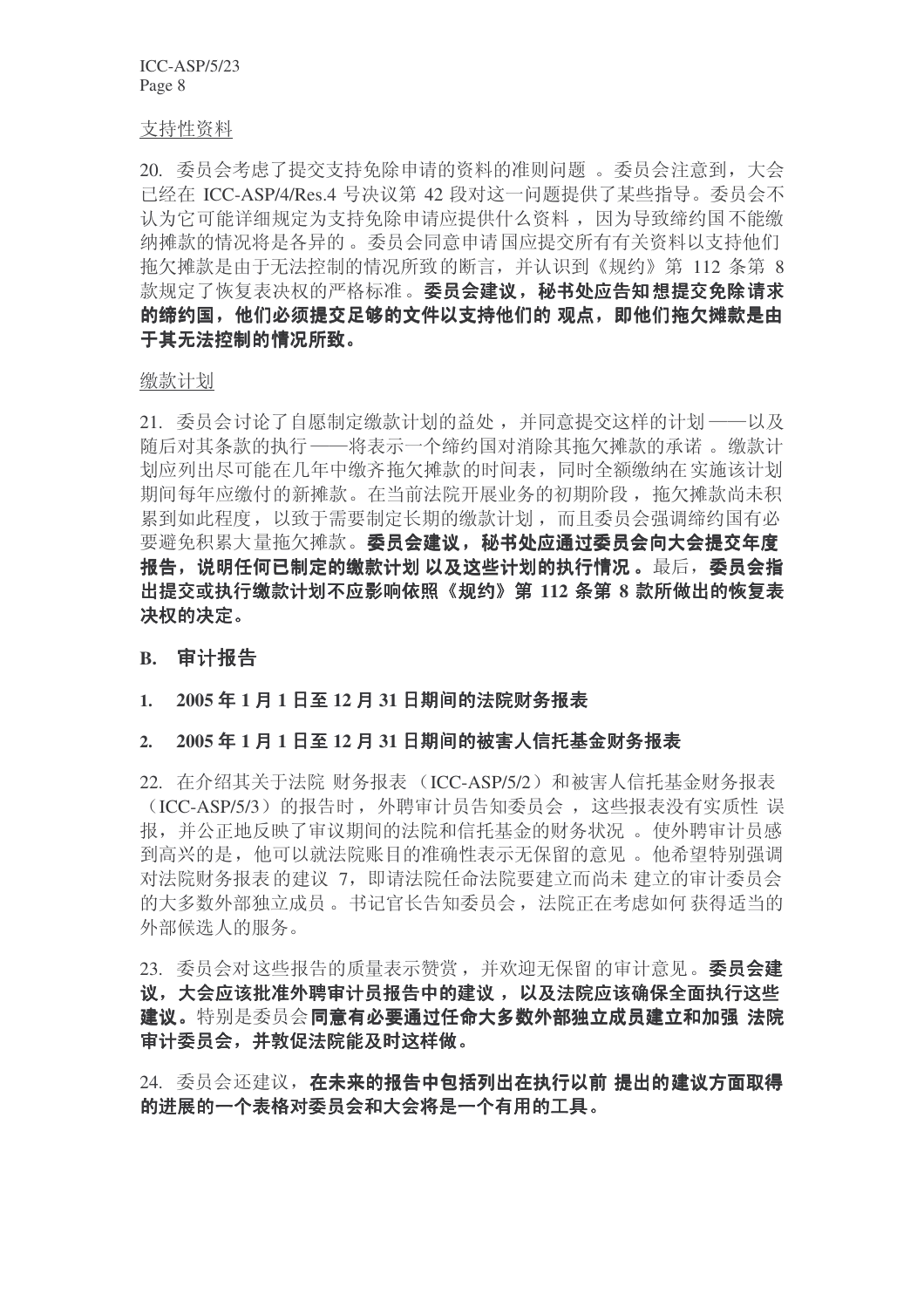### 3. 内部审计办公室的报告

25. 委员会审议了内部审计员关于该办公室在前一年的活动的报告, 以及法院 为回应审计员的审计报告向他转交的管理层的回应(非正式备忘录)。尽管委 员会对内部审计办公室现在已充分履行了国家审计署进行的同行审议所确认的 其职能感到满意, 委员会仍不能避免得出这样的印象, 即法院和内部审计办公 室之间的关系由于双方均对内部监督的作用有误解而受到了不利影响。

26. 看来法院官员普遍对内部审计员向委员会和大会报告主要调查结果的权利 和义务感到不安,而且宁愿该办公室完全是一个内部管理工具。另一方面,内 部审计员必须不能将其本身局限于发现违规行为和揭露行政管理的弱点,而是 应更加有力地强调与管理层以伙伴关系工作的目标, 以全面改进法院的工作。

### 27. 委员会意识到审计员和管理层之间内在的紧张关系,但敦促双方为更好地 理解各自的作用而合作 。 特别呼吁法院内部监督委员会朝着这一目标进行努 力。尽早使外部专家参加内部监督委员会将对这一努力有所帮助。

### **C.** ⊩䰶⬹䅵ߦ

### 1. 法院战略计划

28. 委员会审议了法院战略计划(ICC-ASP/5/6)。委员会欢迎计划的完成,这 将为法院为达到《罗马规约》的期望而进行的活动提供一个共同框架和方向。 委员会还听取了检察官的介绍,他的介绍使委员会成员深入了解了检察官办公 室的活动以及检察官自己的战略计划,这一计划概要说明了它的办公室将对整 个计划做出的贡献。

29. 委员会注意到某些目标的实现 (例如外延及信息和通信技术项目) 将有预 算含义。委员会还注意到该计划与 2007 年预算之间的联系, 并期望将来在这方 面有进一步的发展。考虑到这一点,委员会认识到法院有必要对该计划进行定 期审查以反映假设和其他情况的变化。

30. 委员会希望在今后的会议上还考虑这一问题。

### 2. 外延战略计划

31. 委员会审议了外延战略计划 (ICC-ASP/5/12), 并听取了法院很有帮助的 介绍, 法院全面介绍了为确保完成其重要的外延使命而准备在各种情况下采用 的做法和沟通渠道。委员会发现这一报告和介绍对委员会考虑预算的有关方面 特别有帮助。然而,委员会仍然感到关切的是,看来没有一个明确的制度来确 定目标受众的参与水平和程度或 评价是否已经达到这一目标的任何程序 。尽管 了解这一仟务的关键性质及缔约国 和其他有关各方对它的兴趣, 委员会还是感 到对这项工作的疏忽可能会对将来产生很大的财务影响。

32. 委员会敦促法院继续完善该计划, 并希望了解进一步的发展情况。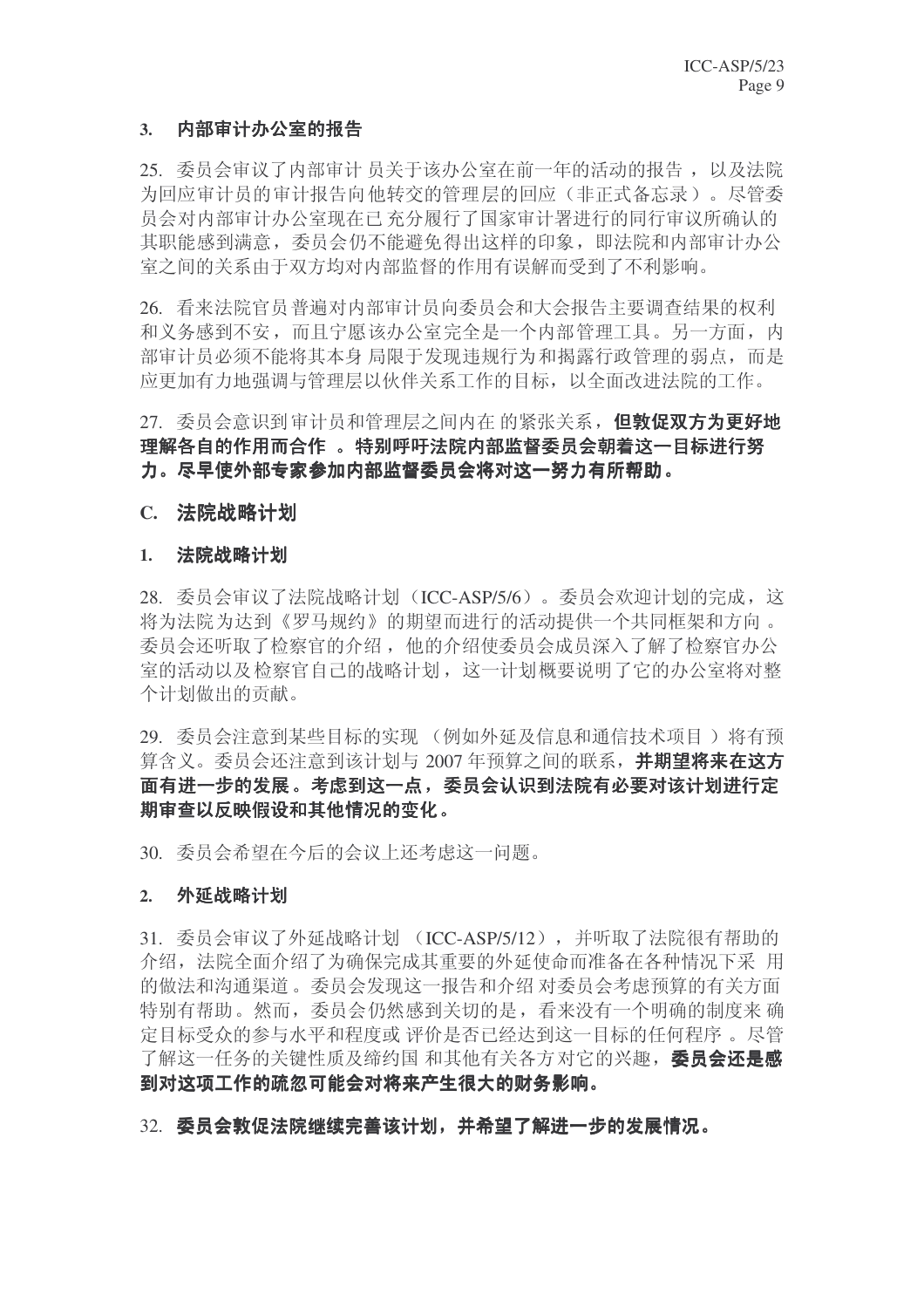### 3. 信息和通信技术战略计划

33. 在其第四届会议上, 缔约国大会赞同了外部审计员 及预算和财务委员会的 建议, 即法院应该结合其核心业务目标制定一项信息和通 信技术战略。法院的 这项战略见 ICC-ASP/5/7 号文件。

34. 法院全面战略计划的一个关键特点是使法院成为一个提供高度信息安全的 '电子机构'。法院有一个达到这一目标的庞大计划。 战略计划列出了直至 2010 年年底的各项单个项目的明确工作计划。委员会欢迎有机会亲眼看到这一 技术某些方面的运作。委员会关切的主要方面不是该计划本身,而是财务授权 的方法及项目/计划的管理。《财务条例和细则》及编制预算的过程没有规定在 项目'整个周期'的基础上考虑信息和通信技术项目,而只考虑了每个财政年 度的资源需求。信息和通信技术投资可能会等同于甚至超出永久办公楼的费 用, 而且代表着跨越几年的财务承诺。对 SAP–ERP 系统的投资现已超过 450 万 欧元, 但从未被看作是一个整笔投资项目。当前的计划是要在 2006-2010 年期 间投资约 3,700 万欧元。委员会建议法院应寻求转向一个系统, 在这一系统中 每个主要信息和通信技术项目或 方案在预算中均被作为一项单独的方案或次级 方案对待,在这一系统中,财务承诺的依据是一个正式业务项目、投资评估和 随后可以进行监测的实现效益的计划。在方案委员会中包括一些外部非执行人 员也将为缔约国提供保证,即对关键的决策有足够的挑战和严格制约。

35. 尽管有这一关切, 委员会仍对这一战略的某些方面感到满意, 包括:

- (a) 发展与硬件和软件提供者的战略伙伴关系, 以确保钱的价值;
- (b) 利用现有的成套商业软件,而不是定制升级费用昂贵的系统:
- (c) 在开发与法院有关的系统中与其他司法组织联络,,以期减少开发费 用:
- (d) 制定风险管理和业务连续性计划; 以及
- (e) 开发用内部力量维护各系统的能力。

#### 4. 法院规模模型

36. 委员会审议了关于法院规模模型的报告 (ICC-ASP/5/10), 并听取了法院 官员对该模型的详细介绍。该模型模拟了特定数量的情势、调杳、审判和上诉 可能需要的工作人员数量。模型有明确的潜力可以协助在了解情况的基础上对 预算和法院规模问题做出决策。然而,委员会认识到在人员配置需求和时间性 方面的许多假设的依据是未经测试的对工作量的理论性假设或尚未开展的活 动。因此, 需要进一步做工作来比较和测试实际和预测的要求, 并改进如规模 经济的领域, 以便该模型可以获得比当前情况能激发的更大的信心要素。

### 37. 委员会希望每年了解该模型发展的最新情况及其在规划过程中的应用。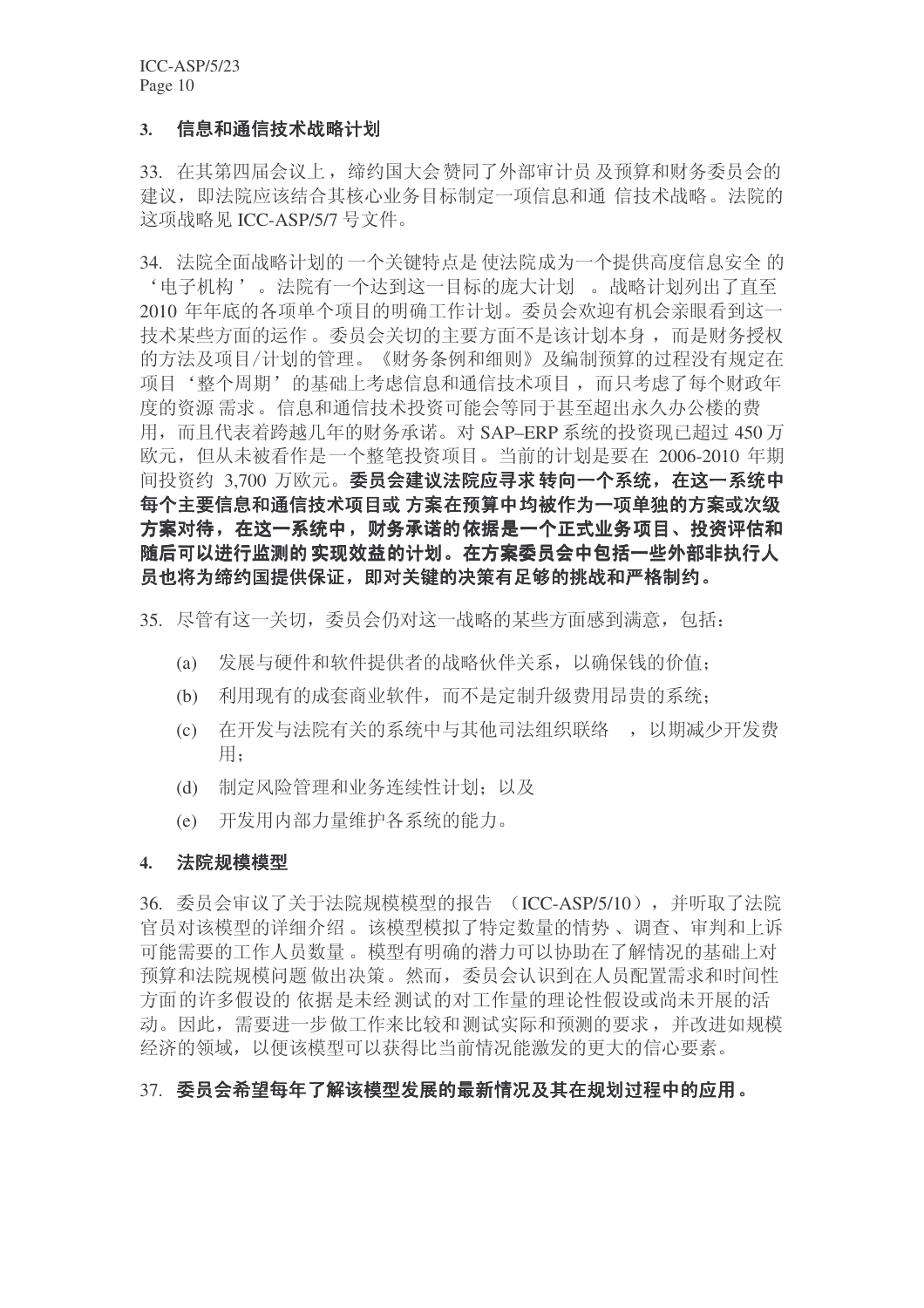### D. 预算事项

### 1. 截至 8 月 31 日的 2006 年预算财务执行情况数据

38. 委员会审议了截至 2006 年 8 月 31 日法院预算执行情况的报告 (ICC-ASP/5/13)。委员会注意到, 到 8 月 31 日只使用了 54.4% 的基本资源和 36.6% 的与情势有关的资源, 预测这将导致 2006 年总计有 1,400 万欧元左右支 出不足的资源。预计 2006 年的总执行率约为 83% (即 8.040 万欧元的预算约支 出了 6.700 万欧元)。

39. 在人员配置方面, 截至 8 月 31 日在 624 个批准的职位中已填补了 441 个, 空缺率为 29.3%。在 183 个空缺职位中共有 35 个正在招聘, 同时与第二个审判 有关的 25 个职位已被冻结。委员会获悉, 由于缺少填补的职位造成更多地依赖 千一般临时协助和顾问, 这两方面均将大量招支。

40. 法院解释道, 2006年预算的基础是假设审判于 5 月和 7 月开始。这些假设 均没有实现, 造成被害人和律师司及法庭事务司有 900 万欧元的结余。司法部 门和检察官办公室有 790 万欧元的结余, 总计近 1,700 万欧元。法院预测总计 只有 1,400 万欧元的结余这一事实表明,在其他方面约有 300 万欧元的超支, 而且提出了这一问题: 如果审判如预期的那样已经进行, 法院是否可以在其预 算范围内完成了这些任务。

41. 委员会忆及, 外聘审计员在其关于 2004 年支出的报告中, 曾提出过预算规 划、管理和监测的问题。<sup>2</sup>同样, 在其关于第五届会议工作的报告中, 委员会已 感到, 授权和预算执行责任之间更紧密的结合才能使财务管理得到加强。<sup>3</sup>

42. 委员会认为, 法院大量的支出不足的格局是持续性的, 注意到 2004 年执行 率为 82%, 而 2005 年为 83%。委员会认识到在很大程度上支出不足是由于这 一事实——即为预算所说明的假设在三个财政期间 均没有实现造成的——而且 委员会赞赏这一事实,即法院并没有寻求花掉它认为不需要花掉的可用资金。 即使这样,这意味着决定并不是因为有正常的严格财务管理才做出的,而且解 决办法和决定可能没有受到预期的严格管理预算水平的制约。委员会更感到关 切的是, 一大部分支出是在年底发生的, 所以委员会希望法院谨慎地对待任何 并不十分需要的支出。另外,委员会还对在一般临时协助、旅行和顾问方面的 招支表示关切。

### 2. 审议提议的 2007 年方案预算

43. 委员会听取了法院关于 2007 年预算估计的一般介绍, 包括基本支出、与情 势有关的费用及预算增长的主要领域。

 $^2$  2004年1月1日至12月31日期间的财务报表(ICC-ASP/4/9),特别是第18至52段。

<sup>3</sup> 国际刑事法院罗马规约缔约国大会正式记录, 第四届会议, 2005 年 11 月 28 日至 12 月 3 日, 海牙 (国际刑事法院出版物, ICC-ASP/4/32), 第Ⅱ部分 B. 6 (b), 第12 至 14 段和第 28 段。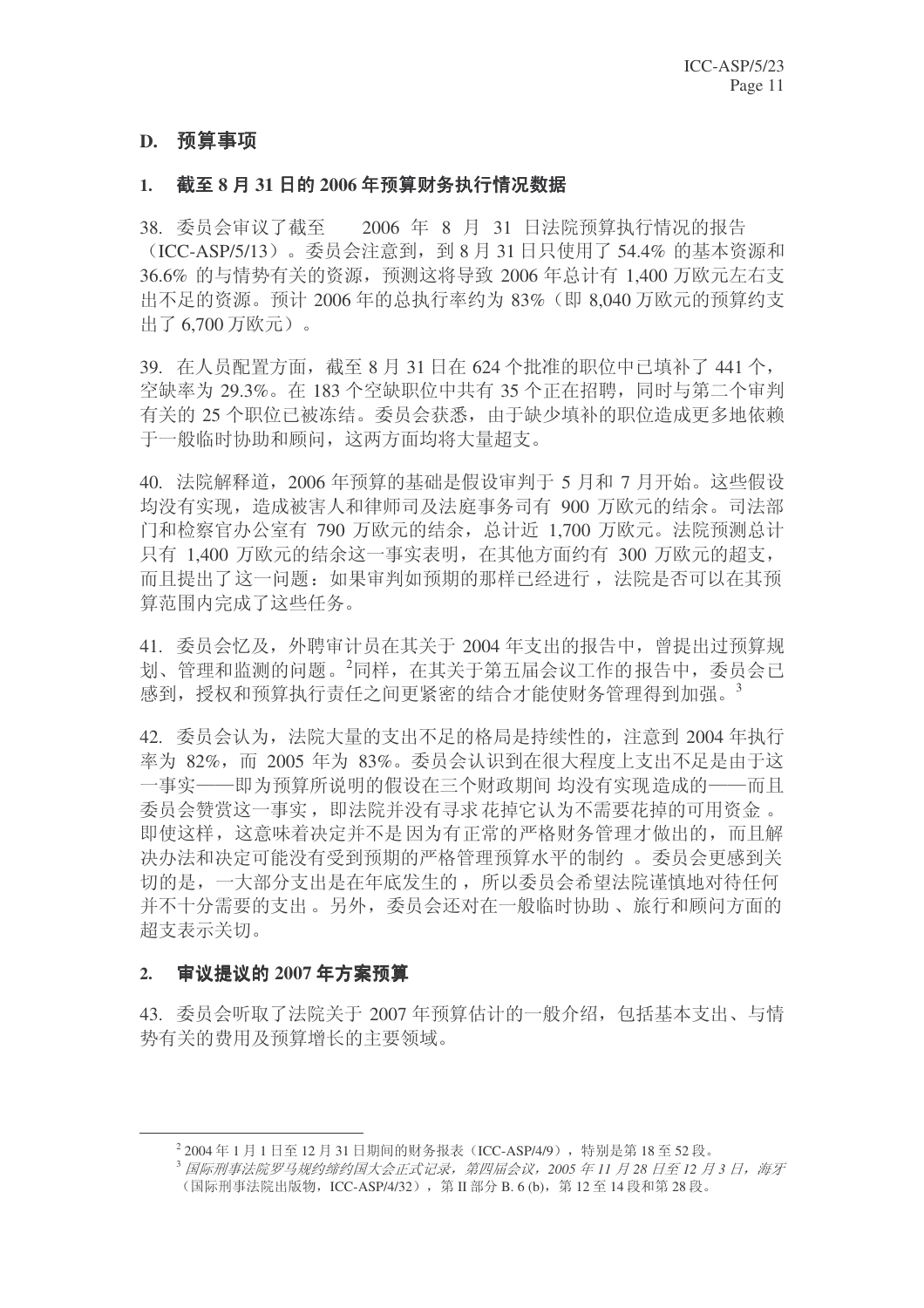44. 法院强调, 数字中总增长的一大部分反映 的是缔约国大会作为前一年预算 程序的一部分已经做出和批准的决定。 超出那一水平的增长只限于与情势有关 的费用, 而提议的基本支出的增长为零。

45. 预算的根据是假设 2007 年期间只进行一个审判, 根据这一假设, 已包括在 2006 年预算中的某些资源在 2007 年不再需要, 而且如果需要进行第二个审 判, 必要时将使用应急基金来供资。

46. 检察官介绍了检察官办公室的整体预算建议, 并强调该建议是根据法院的 战略计划提出的,该办公室的目标是在 2007 年期间进行四或五项调查, 以及一 个审判。如果在当前正进行的三项调查之外再进行任何新的调查, 将使用一种 资源轮换的模式,以期最大限度地减少对额外资源的需要。与各国的合作至关 重要,而且提议的预算寻求用于这一关键领域的额外资源。合作对法院整个工 作周期, 特别是在逮捕、羁押、证人的安置和保护方面都是必要的。在这方 面, 法院强调, 从各国得到的合作程度将影响 2007 年和未来年份的预算, 而且 在获得有效合作方面的投资将减少中长期的费用。

47. 法院表示, 需要的某些额外资源是由于各分庭最近做出裁决的结果, 这些 裁决赋予了检察官办公室新的责任, 也是《程序和证据规则》及《法院条例》 提出的非常严格和较短的时间限制的结果。

### (a) 一般性建议

### (i) 预算的表述及基于结果的预算编制

48. 委员会欢迎清晰的预算表述, 以及提议的预算文件本身的安排, 注意到法 院在这一方面工作的持续改进。然而, 委员会对总的做法表示关切。在每项方 案和次级方案中, 均将提议的 2007 年预算建议与 2006 年预算做了比较。2006 年预算的编制是为了实现 2005 年夏季出现的对工作量的假设。这些假设只部分 地得到了实现, 结果 2006 年的预算出现大量的支出不足, 因此不能被认为是考 虑 2007 年预算的一个合理基准线。同样, 所做说明的大部分只与预想的增长有 关,而不是为总体预算说明理由。委员会决心在休会期间或在其四月的会议上 采取一种与法院之间互动性更强的做法来解决这一问题。

49. 一个可取的做法应该是将 2007 年预算与预测的 2006 年预算的执行相比 较, 把增长与工作量假设联系在一起。委员会认识到, 法院的 SAP-ERP 系统并 未为此目的进行充分开发, 然而这样一个做法将明显地表示出预测的 2006 年预 算执行情况和 2007 年预算之间约有 40% 的增长这样一个差别。

50. 委员会回忆了它曾经 在前几次报告中就基于结果的预算制定 问题所发表的 意见。4尽管有与《战略计划》相关的某些数量上的改进,进展仍然太缓慢。

<sup>&</sup>lt;sup>4</sup>国际刑事法院罗马规约缔约国大会正式记录,第三届会议,2004年9月6日至10日,海牙(国际 刑事法院出版物, ICC-ASP/3/25), 第Ⅱ部分 A.8 (b), 第43至48 段。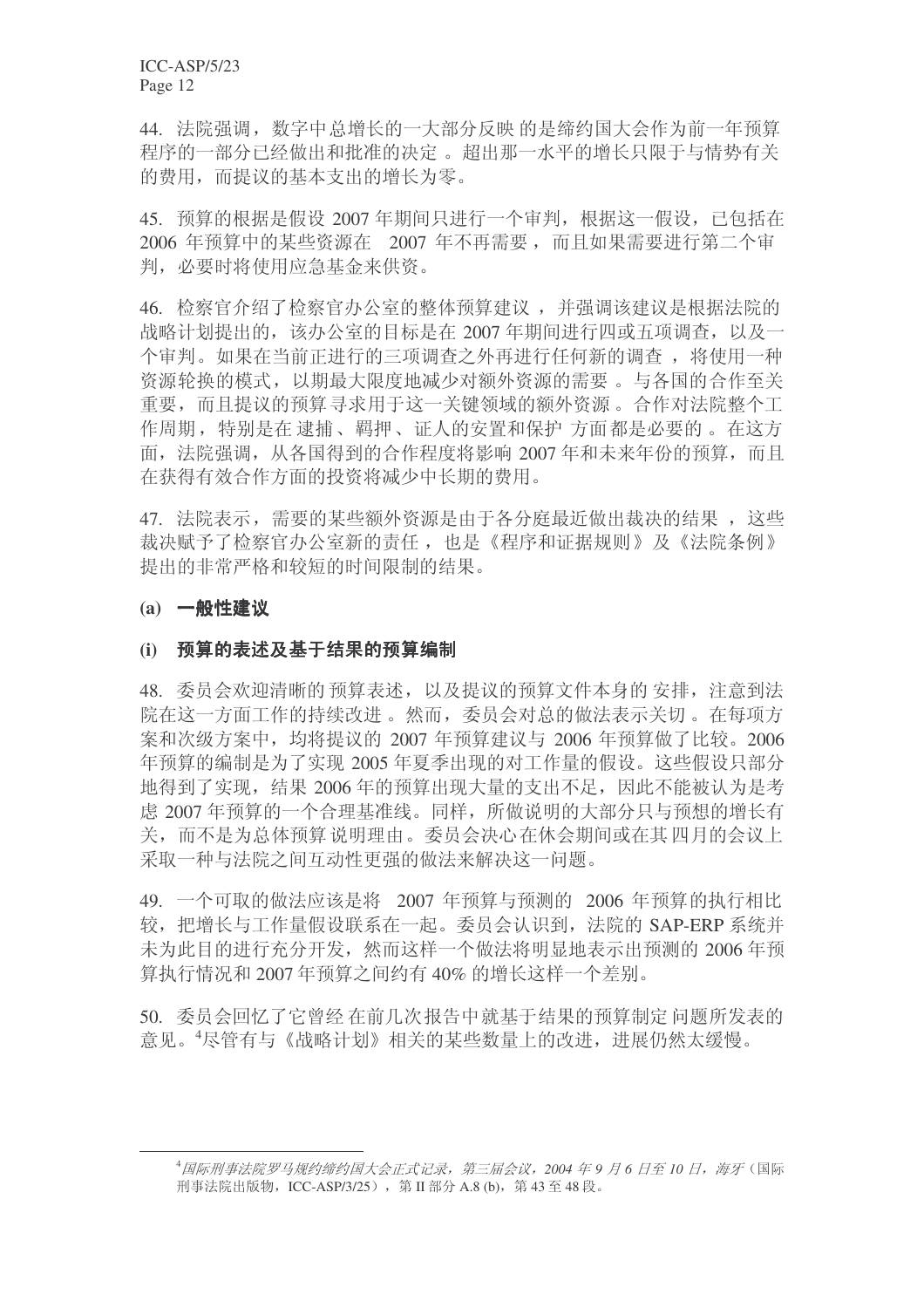### (ii) 必然**费用**(通货膨胀)

51. 委员会注意到, 有共计 917 万欧元被提出来作为法院无法控制或大会以前 决定所导致的'必然'费用。对于 2005 年获准职位、法官养恤金、临时办公楼 和羁押中心等费用的增长, 委员会承认需要提供资金, 但是委员会建议, 不提 供用于通货膨胀的 149 万欧元。鉴于支出一直不足的情况以及高于预测的空缺 率, 委员会认为, 薪酬的增长可以在 2006 年人员费用的水平内通融解决。

### **(iii) 定级工作**

52. 委员会注意到, 法院打算在 2007 年进行一次重新定级的工作, 并且为主要 方案 I、主要方案 II 和主要方案 III 分别提出 185,000 欧元、98,000 欧元和 200,000 欧元用于因级别上调而出现的费用增长。虽然委员会同意法院在预算期 间内应当具有一定的对职位进行重新定级的灵活性,但是委员会担心可能会有 这样的压力, 即把重新定级作为提拔和奖励个人的一种手段。委员会重申, 只 有在职能和责任出现了重大变化的情况下, 才有正当理由重新定级。委员会建 议, 在委员会四月份的会议充分审查法院提出的方 法, 包括审查为建议重新定 级的每一职位提出的理由之前,不对任何职位进行重新定级。委员会建议大会 授权委员会在其四月的会议上在它认为有充分理由的\_情况下批准重新定级 。这 一程序将使法院能够在 2007 年中期之前开展合理的重新定级工作, 同时使大会 能在其第六届会议上审查重新定级的职位 。委员会还建议,提出的资金不应当 纳入 2007 年预算, 因为委员会并不认为重新定级将会导致需要专门拨款的费 用。

(b) 关于主要方案的建议

### (i) 主要方案 I: 司法部门——院长会议和分庭

方案 1100: 院长会议

53. 委员会建议不应当批准所提出的 P-2 准对外关系顾问 的职位 (第 44-45 **段**)。委员会注意到, 2005 年曾为此批准了一个 P-3 职位, 应当做出努力合理 分配回复外来信函的工作量。

方案 1200: 分庭

54. 委员会注意到, 预算谈到' ……..确定预期成果和业绩指标不适用于司法活 动'。委员会回忆到,这一说法曾写入了 2006 年的预算, 但是 2005 年预算的 确包含了预期成果和指标。正像他们在特别法庭中的作用一样, 法官在实现法 院战略目标中发挥着重大作用,委员会不认为为分庭确定预期成果 和指标会威 胁到《罗马规约》所规定的法官的独立性或作用,因此委员会建议,法院在未 来的预算中为分庭提出适当的预期成果和业绩指标。

55. 委员会建议, 在目前阶段不应当批准所提议的三名审判庭 P-3 法律干事的 **职位(第51 段)。**委员会承认这些职位是与 2005 年预算中确定的分庭人员配 置结构相一致的, 但是实际上委员会在那时就有所保留。由于分庭中的一些 P-2 职位预计会调整到 P-3 级别, 而且分庭仍处于大量司法活动的初期阶段, 委员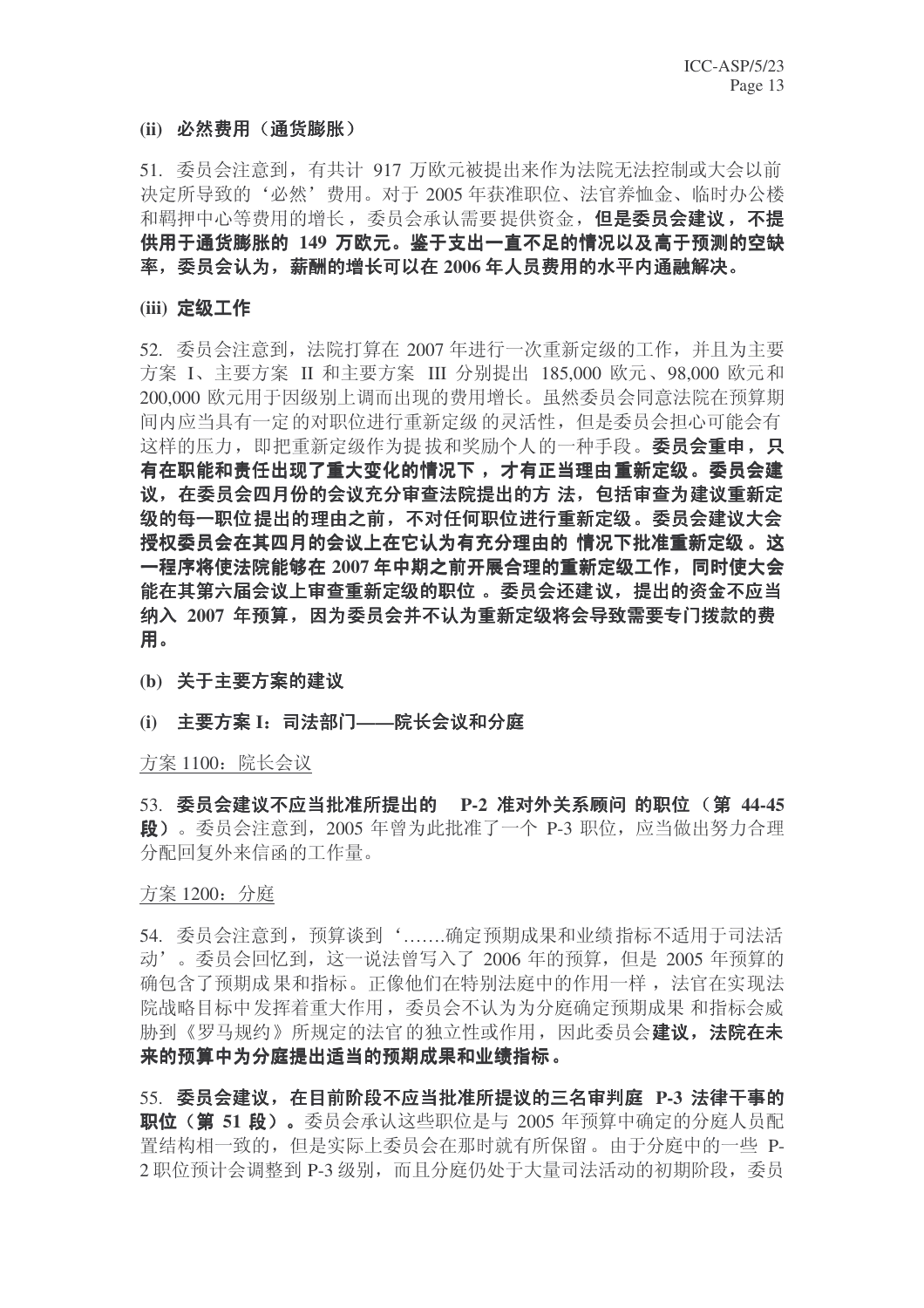会认为, 在增加资源之前需要更多的经验。**委员会建议, 法院应在 2008 年的预** 算中重新为其分庭人员配置结构 说明理由。委员会还建议应当批准增加一般临 时协助 (第53段) 以确保有一定的能力来应对高峰期的工作量。

56. 委员会注意到, 2007 年法官的预算费用没有包括根据法院工作量的需要将 会被要求到法院来工作的那些法官的费用。委员会还注意到,如果第二桩审判 于 2007 年开始, 这些法官的薪酬和其他费用将从应急基金中支付。

### (ii) 主要方案 II: 检察官办公室

方案 2100: 检察官

### 57. 委员会建议, 不应当批准为顾问增加 94,700 欧元 (第 68 段), 该项拨款 应维持在 2006 **年的水平。**

58. 委员会注意到, 检察官办公室用于旅行的拨款数额很大, 建议应当通过更 大的努力使每一次旅行达到多种目的。鉴于第71 段中提出的旅行次数很多,而 且有可能通过次数更少的旅行达到这些目的, 委员会建议, 基本旅行应当维持 在 2006 年的水平 (64,200 欧元——减少 19,100 欧元)。委员会进一步建议不 为摄影师提供第 72 段中谈到的 7,500 欧元, 这似乎没有必要。

59. 关于次级方案 2120 (服务科), 委员会注意到, 在以前的年份中曾有大量 的增长,虽然再次为一些增长提出了理由,但是新增资源的数量似乎与假设中 的变化或已出现的工作量不相符合。因此委员会建议不设立第75、76、77 段中 提出的职位, 但是赞同为一般临时协助增加 270,000 欧元, 这样应当能提供更 多的能力。委员会进一步建议旅行(第 86-87 段)应当合理安排,成为次数更 少、时间更长的旅行, 应当按 2006 年的水平批准该项拨款 (减少 95,600 欧 元)。委员会不认为有必要为合同性资源增加 95,000 欧元,建议应当批准该项 **拨款维持在 2006 年的水平 (第 89-91 段)。** 

#### 方案 2200: 管辖权、互补和合作司

60. 委员会询问了叙述管辖权、互补和合作司段落中的一些提法的意思, 这些 提法可能会被理解为表示该司对检察官办公室的其他司具有监督的作用。 委员 会被告知这样的解读是错误的,因为该司不具有对其他两个司的监督作用。虽 然在很多情况下, 这三个司的官员在联合小组中密切合作, 但是所有这三个司 都直接向检察官报告。

61. 对于次级方案 2210 (司长办公室), 委员会**建议不应当批准 32,000 欧元的 顾问资金(第100段)。** 

 $62.$  委员会认为, 第 101-102 段中的旅行款项包括了太多的为谈判协议而在欧 洲进行的旅行, 并建议这笔款项应当维持在 2006 年的水平(减少 33,500 欧  $\overline{\pi}$ ).

63. 对于次级方案 2220 (情势分析科), 委员会建议不应当批准 P-2 准情势分 ᵤਬⱘ㘠ԡ˄ **103** ↉˅ˈᮙ㸠ℒ乍˄ **106-107** ↉˅ᑨᔧ㓈ᣕ **2006** ᑈⱘ∈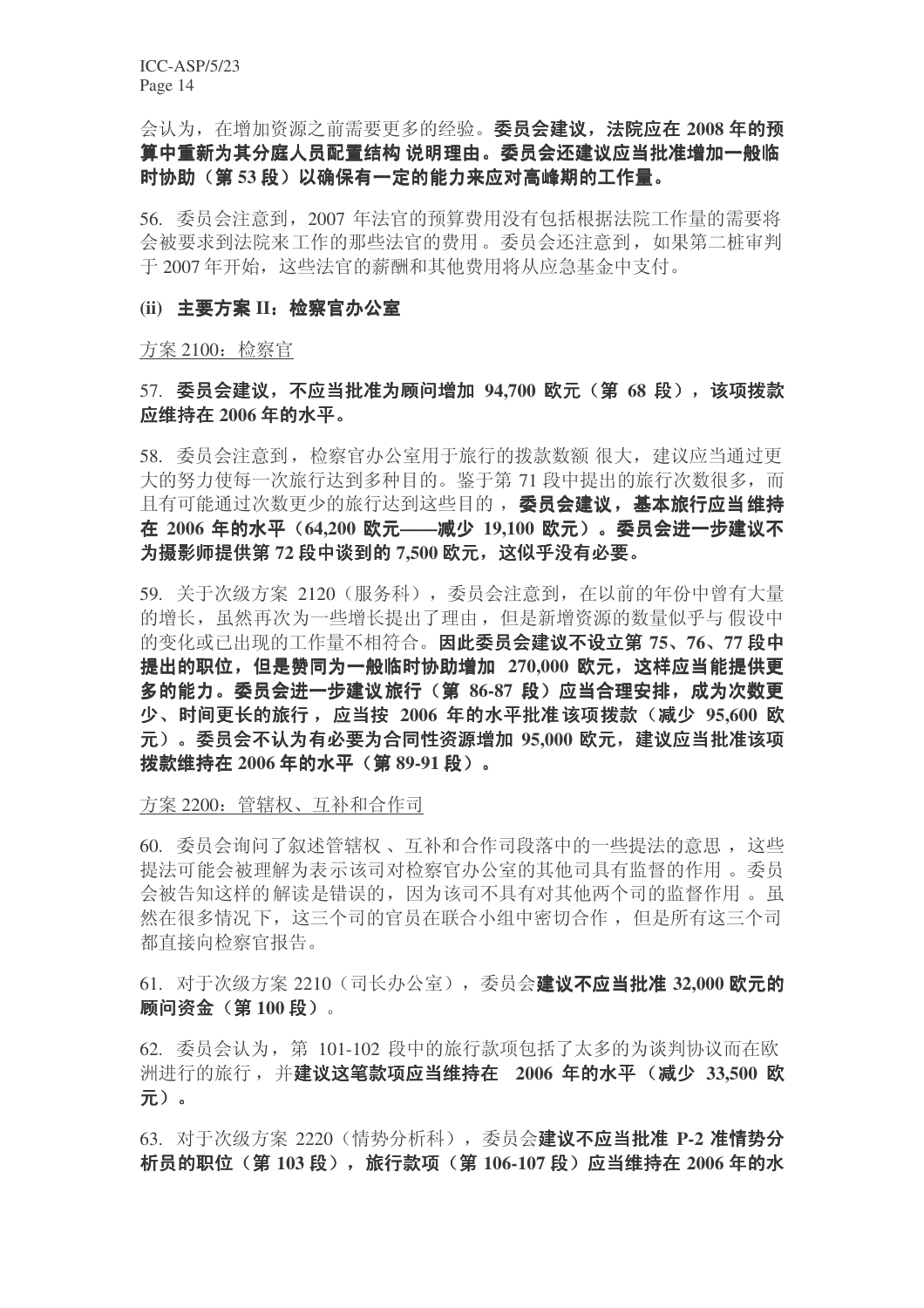### 平(通过减少 34,800 欧元), 因为增长的理由不充分。委员会还建议不应当批 准 43,400 欧元的一般临时协助费用(第 105 段)。

64. 对于次级方案 2230 (国际合作科), 委员会对设立两个 P-4 国际合作顾问 职位(第 108-109 段)的理由表示满意, 但是**建议不应当批准 P-3 国际合作顾** 问的职位(第110段)。对旅行款项的增长(第111段)没有给予充分的解 释, 委员会**建议, 旅行应当维持在 2006 年的水平 (通过减少 87,400 欧元)。** 

#### 方案 2300: 调查司

65. 关于次级方案 2310 (负责调查的副检察官办公室), 委员会建议不应当批 准用于顾问的 44,700 欧元的款项 (第116 段), 因为缺少正当的理由。

66. 委员会**同意次级方案 2320 (规划和业务 科) 中提出的增长以及次级方案** 2330 (调查小组) 中提出的大部分增长是有必要的。但是, 对于后一个次级方 案, 委员会不认为 P-3 分析员的职位 (第 133-134 段) 和一般临时协助的增长 (第 137 段) 是必要的。因此,委员会建议不批准这一职位,而且一般临时协 **助应当维持在 2006 年的水平 (通过减少 73,400 欧元)。**委员会欢迎修改旅行 计划以减少费用而又不减少在实地的天数,并且注意到检察官办公室的大部分 其他领域也需要做出类似的努力。

#### 方案 2400: 起诉司

67. 关于次级方案 2410 (负责起诉的副检察官办公室), 委员会提出, 旅行的 理由(第 147-148 段) 不够充分, 而且在其他几个科也为类似的目的提供了资 金。因此委员会建议,总费用应当减半至 17,000 欧元。

68. 关于次级方案 2420 (起诉科), 委员会建议, 不应当批准 P-1 案件管理 员、GS-OL 审判支持人员 、GS-OL 审判支持人员 /起诉助理 的职位 (第 150 **段),** 委员会注意到, 大会曾拒绝了为 2006 年提出的同样的建议, 而 2006 年 根据假设开展的活动更多。委员会也不认为有必要设立两名 P-3 法律干事的职 位 (第 152 段), 并建议在确定工作量之前, 用于这些职位的费用应当转换成 2006年一般临时协助的资金。

69. 关于次级方案 2430 (上诉科), 委员会建议, 不应当设立 P-3 上诉律师一 职(第 154 段), 因为上诉的工作量还不足以说明在目前阶段有理由增加一个 职位。

### (iii) 主要方案 III: 书记官处

方案 3100: 书记官长办公室

70. 关于次级方案 3120 (内部审计办公室), 委员会**建议同意设立 P-4 高级宙** 计员一职(第 172 段)以加强内部审计职能,但是认为这一职位应当划为基本 而不是与情势有关的资源。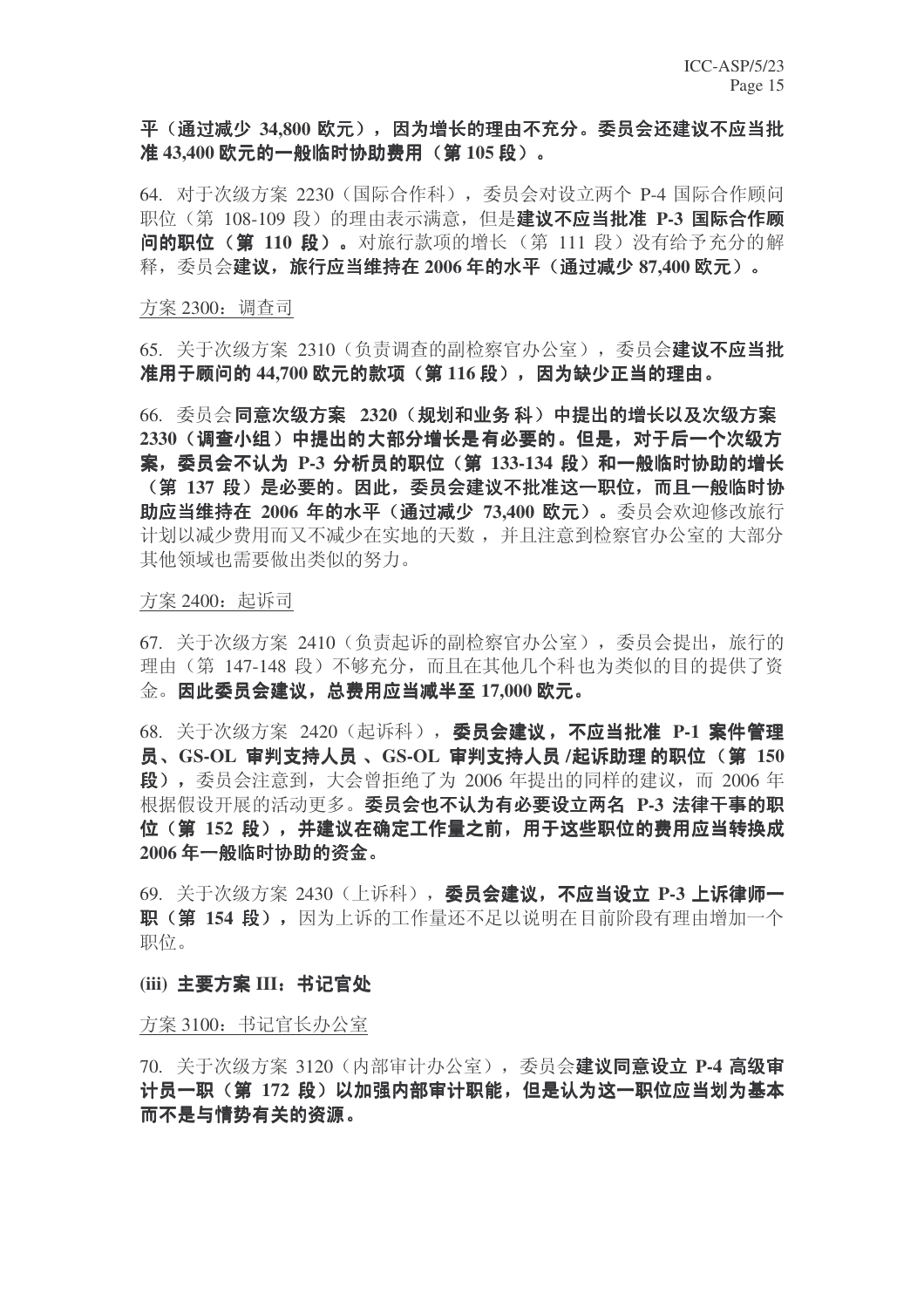方案 3200: 共同行政事务司

71. 关于次级方案 3220 (人力资源科), 委员会建议不设立 P-2 准人力资源于 事一职(第 191-192 段), 因为现有能力应当足以应对所谈到的职能。委员会 还建议不应当批准 GS-OL 培训助理一职(第198-199 段), 因为该科已经有了 相当多的人员, 包括培训人员。

72. 关于次级方案 3250 (一般事务科), 委员会**建议不设立 GS-OL 旅行助理** 一职(第 210 段), 但是赞同增加一般临时协助以便能有另一名 GS-OL 来做 同样的工作。委员会建议用于外部印刷的资金(第 219 段)应当削减至 15,000 欧元, 因为如果第二桩审判开始, 有关的印刷 费用将 由第二桩审判的预算支 付。

方案 3300: 法庭事务司

73. 关于次级方案 3310 (司长办公室), 委员会建议不应当批准用于顾问的款 项 (第271段)。

74. 关于次级方案 3340 (法庭口译和笔译科), 委员会建议不应当批准两名 P-4 审校、一名 P-2 准词汇员和一名 GS-OL 参考资料助理的职位, 一般临时协助 的款项应增加 300,000 欧元 (而不是 543,100 欧元), 因为在假设或工作量中, 所提出的很大一部分增长都没有明确的根据。

75. 关于次级方案 3350 (被害人和证人股), 委员会建议在目前阶段不应当设 立三名 P-2 准保护干事的职位 (第 306-307 段), 但是应当换成一般临时协 助, 而且不应当批准为情势 IV 所设立的另外一个 P-2 准业务干事的职位 (第 308-309 段)。委员会还建议不应当批准所提出的旅行款项 增加 171,000 欧元 **(第312 段),应当批准将旅行款项维持在 2006 年的水平。** 

方案 3400: 新闻和文件科

76. 关于次级方案 3420 (图书馆和文件中心), 委员会建议应当只批准一名新 的 GS-OL 图书馆助理,而不是两名。而且应当根据该科的重点来确定职能。

77. 关于次级方案 3430 (新闻股), 委员会建议不应当批准 P-3 会议组织人的 职位(第 329-331 段), 因为在 2006年的预算中就已否定了这个职位以及与礼 宾有关的职能。委员会建议不应当批准两名 P-2 准外延干事的职位(第334-337 段), 因为该科已经有了相当多的资源, 而且委员会不满意的是, 从结果的角 度来证明有必要增加职位。委员会还建议不应当批准用于行政协助的 62,600 欧 元的一般临时协助款项(第 340-341 段), 因为没有提出足够的理由。委员会 不认为 有必要为印刷而增加 438,000 欧元的合同性服务费用 (第 342-345 **段), 并建议将增加的数额减少至 200,000 欧元。** 

方案 3500: 被害人和律师司

78. 关于次级方案 3520 (辩护支持科), 委员会**建议将旅行费用 (第 356-357 段)减少 10,000 欧元, 使其回到 2006年的水平。**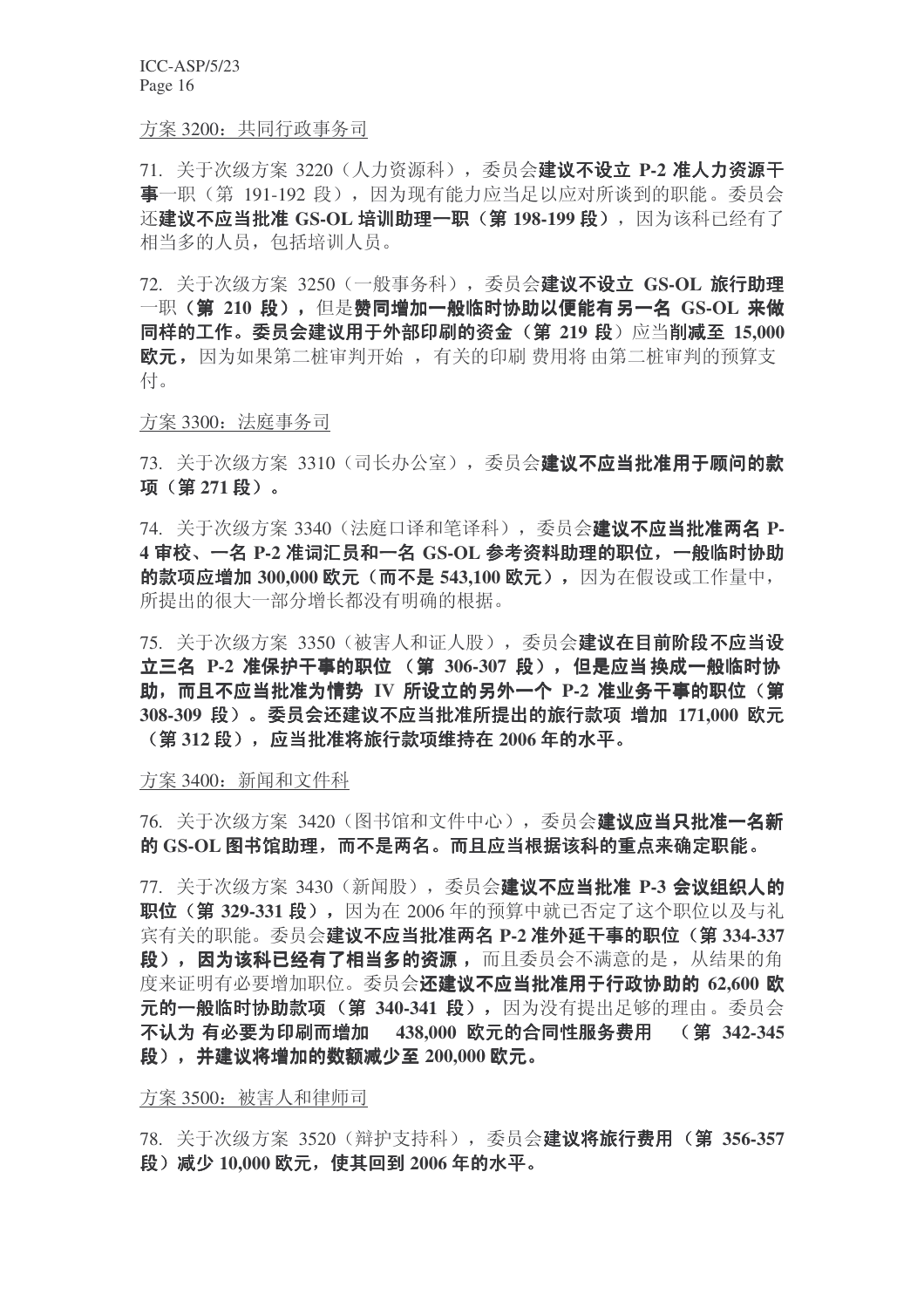79. 关于次级方案 3530 (被害人参与和赔偿科), 委员会**建议不批准 31.200 欧** 元 (第366 段) 的一般临时协助款项, 因为理由不够充分。

方案 3600: 被害人信托基金秘书处

80. 委员会建议,该秘书处的年度预算应当完全纳入将来 提议的法院预算,而 且在向大会的报告中不应当单独 阐述被害人信托基金理事会 的活动。委员会还 建议,旅行应当维持在 2006 年 49,000 欧元的水平。委员会进一步注意到该秘 书处的年度总预算超过了被害人信托基金余额的多一半 。委员会注意到可能有 必要评估目前安排的 成本效益,除非在筹集发放给被害人的资金方面取得重大 进展。

(iv) 主要方案 IV: 缔约国大会秘书处

81. 委员会注意到, 主席团正在为秘书处招聘一名新主任, 虽然委员会认为应 当等到新主任上任之后再做出大部分变动,而且建议不批准设立一个新的 P-3 会议于事的职位,但是委员会同意有必要在秘书处之内建立更强大的政策能 力。为此, 委员会建议设立 P-3 法律干事一职, 而且在设计该职位的职责时, 应当考虑为大会及其附属机构内越来越多的有关预算和行政事务的讨论服务。

(v) 主要方案 V: 对法院办公楼的投资

方案 5100: 临时办公楼

82. 委员会建议, 不应当批准用于警卫人员的资源, 一名 GS-OL 助理警卫干 事(在 409 段中要求的)除外,并促请东道国实施适当的、不会增加法院费用 的临时办公楼警卫人员安排。

#### 3. 法官养恤金计划

 $83.$  委员会忆及, 大会曾要求委员会就三个问题提出建议 (ICC-ASP/4/Res.9 号 决议, 第 4、第 6 和第 7 段): 最具成本效益的法官养恤金计划管理选择方 案; 应当适用于法院将来法官的养恤金条件; 以及曾在一个以上国际法院/庭工 作过的法官的情况。委员会根据法院分别提交的报告继续审议了这些问题。

#### 为提供养恤金计划进行招标

84. 委员会审议了关于为法官养恤金计划讲行采购招标的报告 (ICC-ASP/5/18)。法院根据 ICC-ASP/4/Res.9 号决议第 4 段, 同一家外部公司签订了 进行招标的合同, 以确定一家为法官养恤金计划进行保险的 合适公司。只有一 项投标满足了法院的所有要求, 包括应当对所有风险进行保险、养恤金将按年 支付,而且应当将法院的管理工作减少到最低水平等要求。根据安联公司的建 议, 法院将每年支付养恤金保险费, 而安联公司将按这些保险费支付相关的得 到保险的养恤金。每年投资收益超过3.3% 的部分将返还给法院,管理费用将为 保费的7%。保费将由安联公司根据对风险的评估为每一位法官单独确定。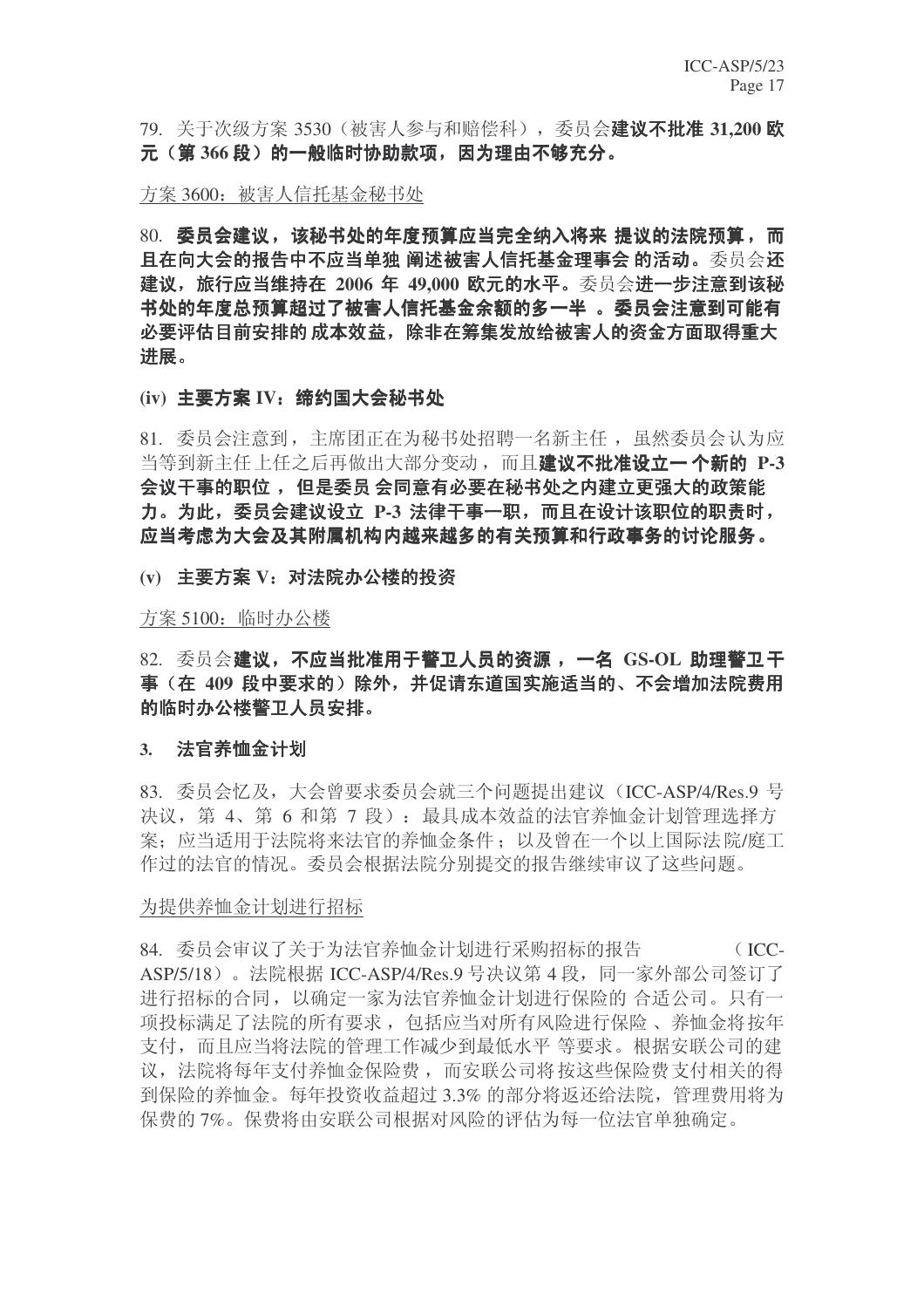85. 委员会注意到, 只有荷兰安联公司的建议符合法院的要求, 而且承认为一 个规模很小和独特的养恤金计划获得保险 存在着困难。由于联合国合办工作人 员养恤金计划与法官养恤金条件 不相一致, 所以安联公司的建议看来是唯一可 行的通过外部来管理养恤金计划的提议。委员会指出, 在只有一个选择的情况 下,很难说这一建议就是大会决议所要求的最具成本效益的解决方案。然而, 委员会认为,已经做出了足够的努力来寻找解决方案,而且安联公司的建议看 来是合理的。因此, 委员会建议, 法院接受安联公司对法官养恤金进行保险的 投标。

### 适用于法官的养恤金条件

86. 委员会忆及, 在大会第一届会议上通过的法院法官服务条件和待遇 (在第 二届和第三届会议上做了部分修改)是参照了国际法院法官的服务条件。服务 条件中所包含的养恤金计划是非分摊式的,而且对任满九年达到 60 岁的法官按 照最后薪金的一半支付养恤金, 对任职在三到九年之间的法官按比例削减, 对 未亡配偶的养恤金则为最后收入的四分之一。

87. 委员会注意到, 该计划似乎是假设法院 是法官退休养恤金的唯一来源, 而 且没有考虑到在其他国际法院/庭或在本国服务期间所积累的养恤金。委员会认 为, 鉴于推选到法院需要很高的资格条件和广泛的经验, 法院的法官不太可能 没有法院以外的养恤金收入来源。

88. 委员会还注意到, 养恤金计划的非分摊性质以及仅仅九年的工作便能获得 全额养恤金的情况, 意味着法官的养恤金计划与法院所有 其他工作人员的养恤 金是不相称的。委员会注意到,一个法官的养恤金预算每年的费用大约为 155.560 欧元(相当于薪金的 84%), 而联合国合办工作人员养恤金计划中副秘 书长级的养恤金每年的费用为 31,510 欧元(尽管副秘书长薪金水平比法官的薪 金水平大约低 34,000 欧元)。委员会还注意到, 法官养恤金计划的费用占法官 每年预算费用的比例很大: 2007 年用于这一目的的预算约为 2.640,000 欧元, 占预算中法官总费用的 45%。

89. 基于这些考虑, 委员会认为, 将来法官的养恤金计划所提供的养恤金收入 水平应当与个人在法院服务时间占其工作年限的比例相称。这既可以解决法官 养恤金与法院其他工作人员和官员养恤金之间的差别问题,也可以解决目前的 养恤金计划没有考虑到个人的其他养恤金的 情况所固有的问题。此外,法院认 为, 为人数很少的法官单独管理一套服务条件, 包括养恤金计划是不可取的, 也不是高效率的,特别是这为找保险公司带来了困难。委员会认识到,这需要 与国际法院的法官服务条件脱钩。

90. 考虑到这一点, 委员会初步讨论了替代目前的法官养恤金计划的办法, 以 及将反映出上述原则并且希望可以避免为少数人单独管理服务条件的更广泛的 服务条件。委员会同意,将来根据大会可能给予的指导继续进行审议 。为了有 助于其审议,委员会要求法院 调查商业市场可以提供什么样合适的养 恤金选择 方案,为将来的法官提供与其服务期限相称的养恤金,同时法院管理起来不会 讨于复杂,而且费用对缔约国来说又是合理的。委员会还要求法院对法官服务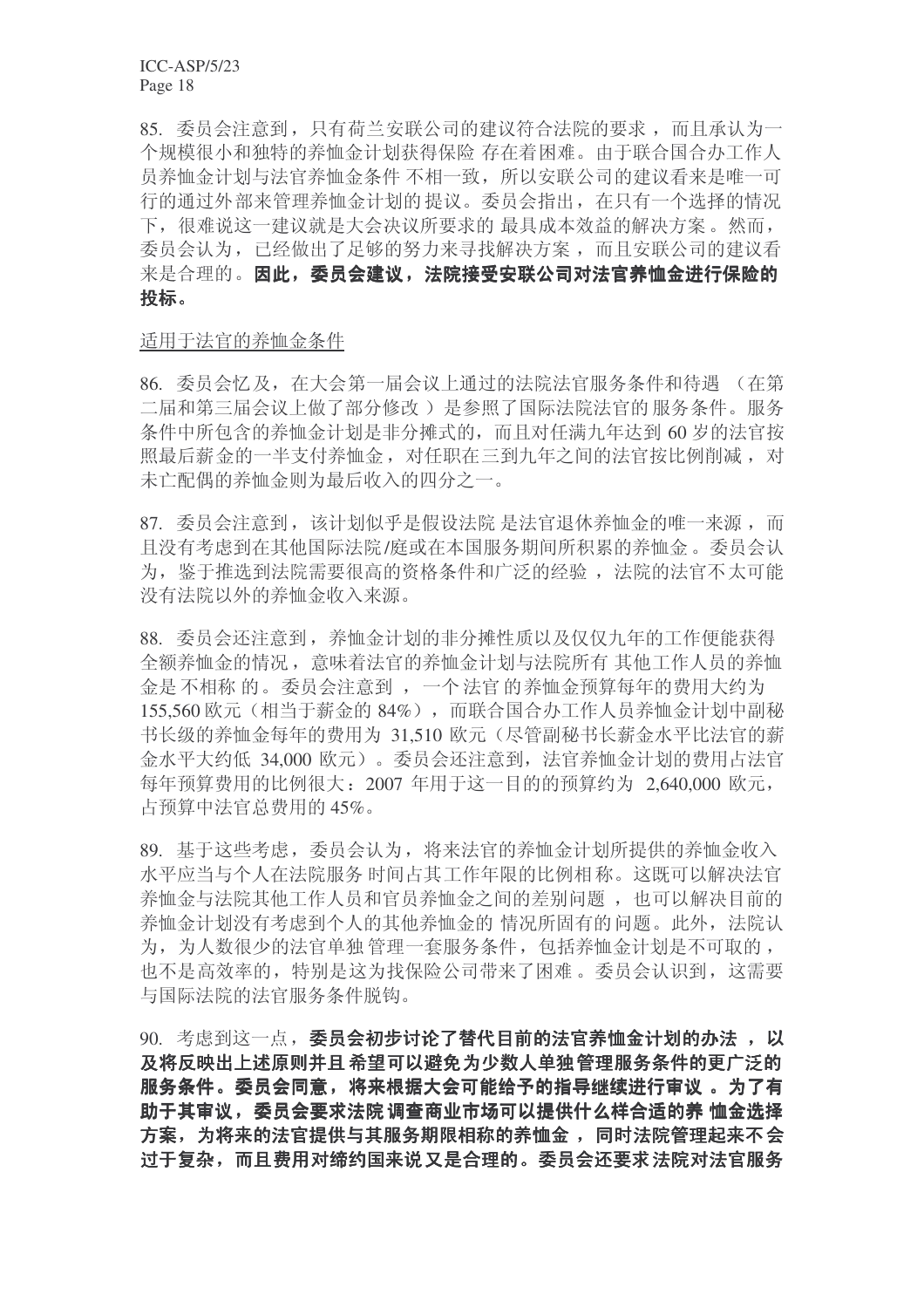### 条件和根据国际公务员制度委员会的规定制定的适用于法院其他工作人员的服 务条件进行比较,并以表格的形式提供这种比较。

### 适用于各国际法院/庭的法官的养恤金计划

91. 委员会审议了一份根据 ICC-ASP/4/Res.9 号决议第 7 段而起草的报告 (ICC-ASP/5/19), 在上述决议第 7 段中大会要求委员会进一步审议这样一个问题, 即在决定法院应付养恤金时是否应当考虑业已存在的应支付给 已在其他国际法 庭和组织提供了服务的法官个人的养恤金。

92. 根据这份报告, 国际法院、前南斯拉夫问题国际 刑事法庭和卢旺达问题国 际刑事法庭的养恤金计划条例规定, 这些法院/庭的前法官如果后来被选为其中 另外一个法院/庭的法官, 在其任职期满前不应向其支付养恤金。委员会注意到 这一安排防止了任何法官个人 在从这三个机构中的一个 领取薪金的同时又从另 外一个机构领取养恤金。然而, 这一安排尚未扩大到国际刑事法院, 国际刑事 法院的法官有可能在法院领取全额薪金的同时又从另外一个国际法院/庭领取养 恤金。同样,目前也没有措施防止国际刑事法院的前法 官既领取国际刑事法院 的养恤金, 又从另外一个国际法院/庭领取薪金。

93. 尽管委员会准备进一步审议法院将来法官的养恤金计划, 但是委员会建议 应当立即修改养恤金计划条例, 以排除个人在另外一个国际法院 /庭担任法官 的同时,从国际刑事法院领取养恤金 的可能性。委员会还建议, 大会应当请联 合国大会审议修改国际法院 、前南斯拉夫问题国际 刑事法庭和卢旺达问题国际 刑事法庭的 法官养恤金计划条例, 以确保这些法 院/庭的前法官 中没有人在担 任国际刑事法院法官的同时也领取养恤金。

94. 这份报告还谈到, 根据国际刑事法院、国际法院、前南斯拉夫问题国际刑 事法庭和卢旺达问题国际刑事法庭目前的法官养恤金计划条例, 曾在一个以上 的法院/庭中工作过的法官有可能同时领取两份或更多的养恤金。委员会注意 到, 这一情况可能造成向个人支付一份以上的养恤金。委员会注意到, 向个人 支付一份以上养恤金的情况可以通过由罗马规约缔约国大会和联合国大会修改 这四个法院/庭的养恤金条例来得到纠正。然而,委员会也注意到,个人从不同 的机构领取超过一份的全额养恤金的问题不限于以前曾在另外一个国际法院/庭 服务的情况。委员会观察到,由于很难制定一套公平的制度,在确定法院将要 支付的养恤金水平的同时考虑到所有来源的养恤金收入,所以可取的办法可能 是修改养恤金计划条例, 以提供与个人在法院服务时间占其工作年限的比例相 称的养恤金收入水平(如以上第89段所述)。委员会在对这些问题进行了多次 审议之后认为, 最好的解决办法是治本而不是治标。委员会决定将在讨论适用 干将来法官的养恤金条件的背景下, 讲一步审议这一问题(见第90段)。

### 4. 決官的服务条件: 仟职结束时的搬迁

95. 法院向委员会提 交了一份文件 (ICC-ASP/5/14), 其中建议修改法院法官 的服务条件和待遇, 以便在法官九年任期结束时将向其支付的搬迁补贴提高到 净基薪的 24 个星期的水平, 并将搬迁补贴扩大到在法院任职不足五年的法官。 委员会获悉, 法院认为有必要将此报告提交给大会, 因为 ICC-ASP/3/Res.3 号决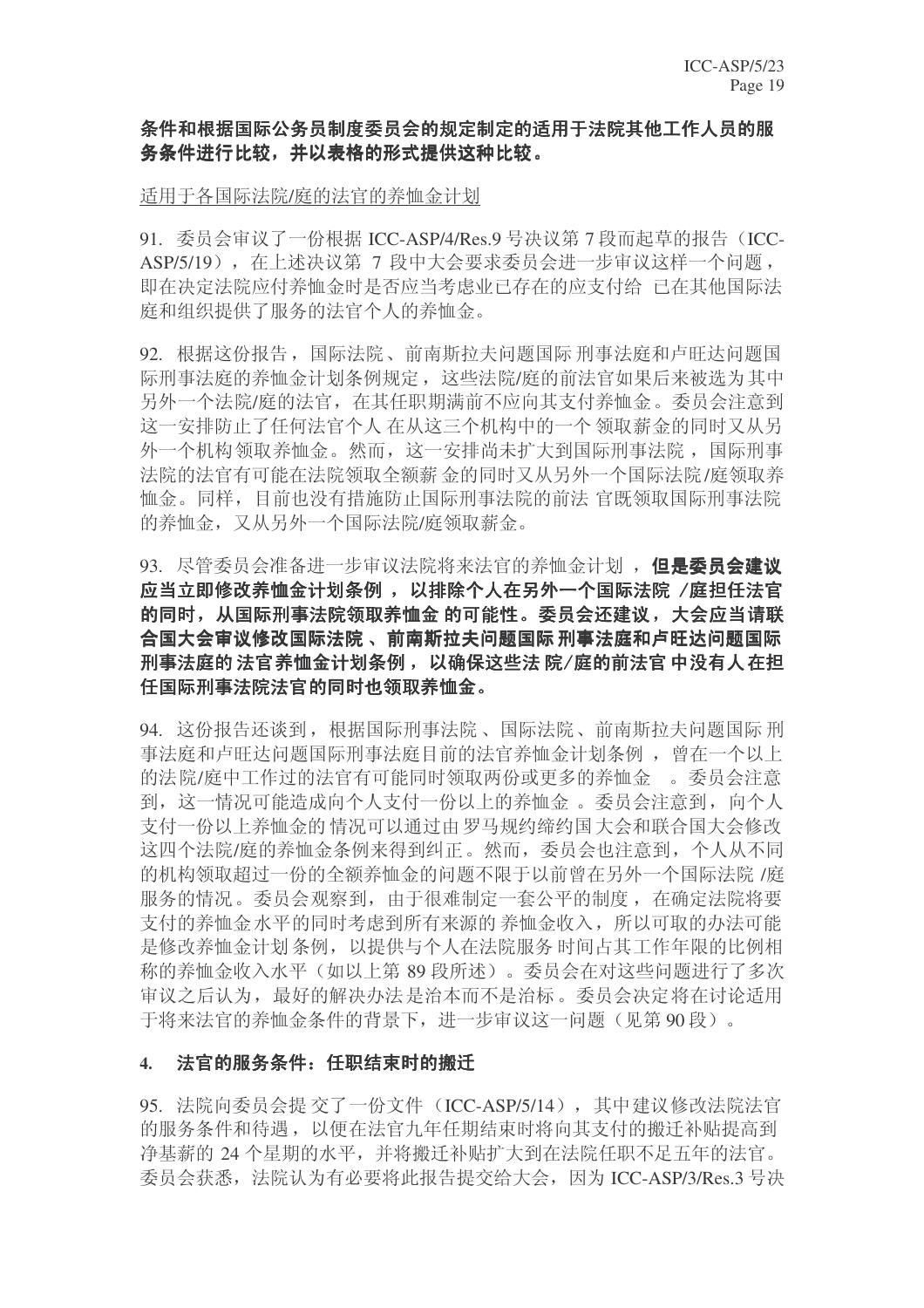议附件的第 XIII 条规定, 法官的服务条件应在联合国大会审查国际法院法官的 服务条件之后尽快审查。委员会注意到, 联大已干 2005 年 4 月 13 日修改了对 国际法院法官的搬迁补贴, 而且这份报告只是在委员会会议开始前两个工作日 才提交给委员会。考虑到建议提出法院法官的服务条件应当追溯性地从 2005 年 1 月 1 日起修改以及这样的决定对财务的影响, 委员会希望对于很晚才提交这 一报告表示失望。

96. 委员会注意到, 法官搬迁补贴(不论是目前的方式还是按 所建议的方 式), 与法官在任期结束后返回本国时的费用无关。法官在赴任和离职时, 均 享有旅行费用和家用物品搬运费。在赴任时, 法官可以享受 10.000 欧元, 另 外,配偶和每一个子女还可享受 5,000 欧元。虽然委员会认为最好也能提供不 多的款项用于支付搬迁时出现的许多杂费, 但是又认为这种支出不应当取决于 任职时间的长短,而且考虑到有定期合同的司法人员任用的性质, (对于已服 务了九年的法官来说),离职金相当于年薪的一半也是不合适的。

97. 委员会注意到, 到 2006 年年底这个期间法院预算将支付的费用为 300,000 欧元。法院还注意到已提出为 2007 年及以后的预算再增加 125,000 欧元以确保 债务费用在账户上得到累计。

98. 鉴于委员会对搬迁补贴的根据及数额持保留意见, 委员会建议大会不批准 所提出的对法官服务条件的修改以及为累计债务对预算的 任何增加。只要大会 做出决定, 委员会表示愿意在审议将来的法官的服务条件这样一个更广泛的背 景下讲一步审议这一问题(见第 89-90 段)。

#### 5. 检察官和副检察官的服务条件和待遇

99. 根据法院为了回应委员会上一次报告(第 60-63 段)而提交的另一份报告 (ICC-ASP/5/21), 委员会继续审议了检察官和副检察官的服务条件和待遇。 委员会注意到了每一个所确定的备选方案的费用, 以及已成惯例 的服务条件 (如已有的法官服务条件) 制度所造成的困难。委员会确定了大会可以从中挑 选的两个备选方案。

#### 䗝ᮍḜ *A*

100. 为了《规约》第49 条规定的服务条件的目的,大会可以确定,分别按副 秘书长和助理秘书长的级别 任命检察官和副检察官。这将避免另外再订立服务 条件,而且方便行政管理。然而,这样将无法与法官的服务条件和薪酬水平 相 一致。这一问题可以通过这样一个方法部分地得到解决,即规定一个比一般适 用于副秘书长和助理秘书长级别的水平更高的薪金水平。

101. 关于养恤金, 委员会忆及, 它在其第五届会议上发表的意见, 委员会注 意到, '参加联合国合办工作人员养恤基金是不够的, 应当在私人保险公司的 建议下制定出更合理的计划'。<sup>5</sup>这一意见的根据是 ICC-ASP/4/11 号文件中法 院提供的情况, 即联合国合办工作人员养恤基金的性质是假设 在整个任职期间

<sup>5</sup> 国际刑事法院罗马规约缔约国大会正式记录, 第四届会议, 2005 年 11 月 28 日至 12 月 3 日, 海牙 (国际刑事法院出版物, ICC-ASP/4/32), 第Ⅱ部分 B. 6 (b), 第100 段。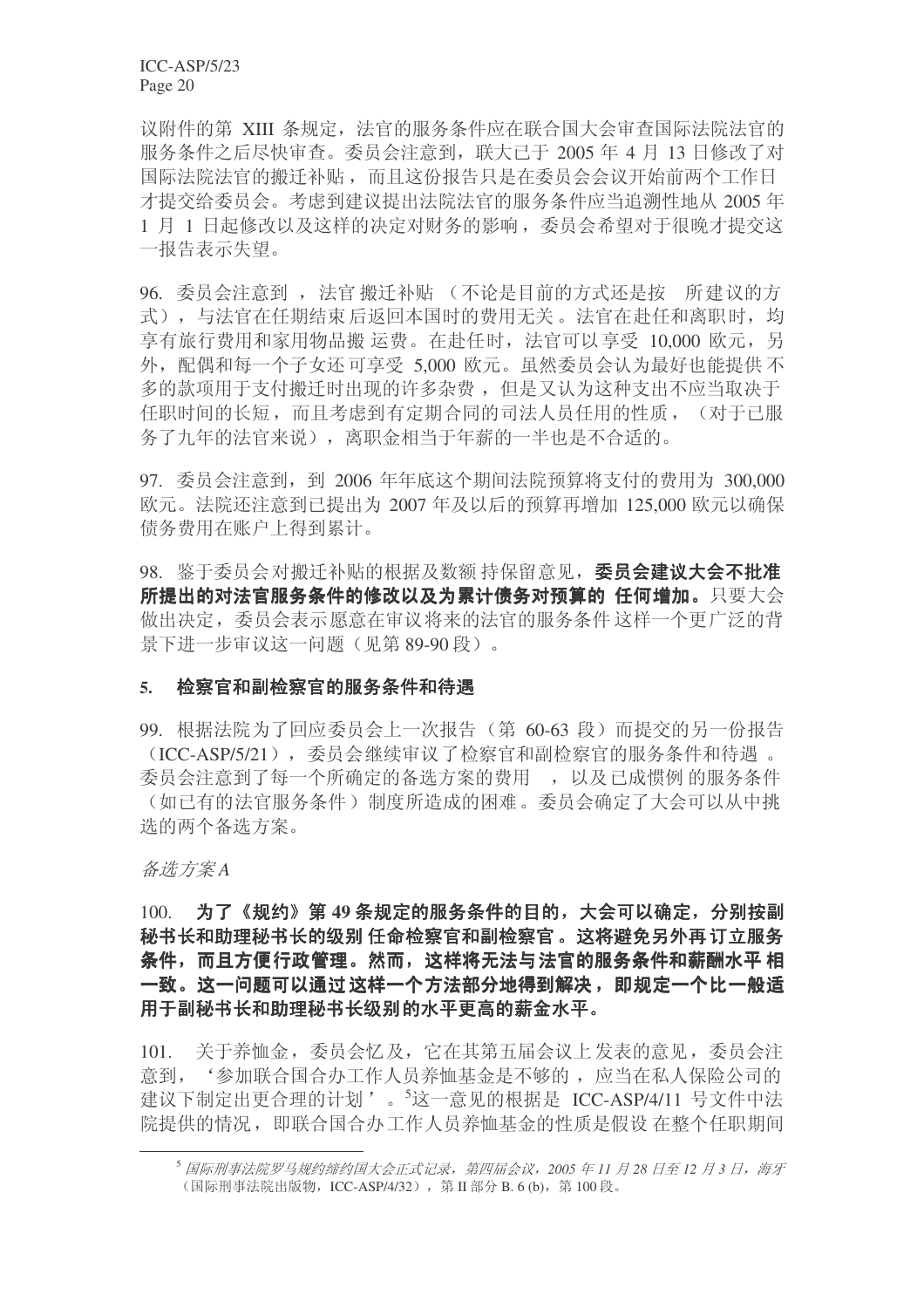都参加该基金,而且适合于检察官和副检察官的有限条款意味着 他们个人为其 服务期限领取的养恤金将大大少干法官。委员会注意到, ICC-ASP/5/21 号文件 明确了如果检察官和副检察官参加联合国合办工作人员养恤基金将给法院带来 的费用,并谈到也许有可能通过谈判使在任 官员参加该基金的时间追溯性地从 他们开始任职时算起。

### $102.$  委员会注意到,如果大会决定检察官和副检察官的服务条件和养恤金计 划分别是话用于副秘书长和助理秘书长水平的服务条件和养恤金计划 , 那么这 将导致与法官养恤金不一致的养恤金权利。 然而,这样的权利将与只有部分从 业时间是在国际组织的其他法院工作人员和书记官长的权利是相同的。

䗝ᮍḜ *B*

103. 大会可以修改法官的服务条件, 将检察官和副检察官包括讲来, 然后再 总体考虑将来选任的官员的服务条件和养恤金。这将避免为三名官员单独订立 一套服务条件并可以提供与法官相同的薪酬和养恤金。

104. 委员会认识到,这两种方案都是可行的,但又认为,薪酬水平和与法官 平等的问题是一个政治问题, 将由大会根据《规约》中分配给检察官的责任来 权衡。两个方案的相关费用在法院已提交的 ICC-ASP/5/21 号文件中做了明确的 阖述。

105. 委员会强调需要就检察官和副检察官的服务条件做出决定, 特别是就养 恤金做出决定,因为尚未确定任何养恤金权利。一旦做出了关于养恤金权利的 决定, 还有必要确保对一直到做出决定那天的任期给予追溯性支付。

### E. 法院办公楼

### 1. 永久办公楼

106. 委员会审议了关于永久办公楼的综合进度报告 (ICC-ASP/5/16) 和关于 国际刑事法院永久办公楼管理安排的报告 (ICC-ASP/5/17)。委员会还能够审 议主席团海牙工作组副主席关于永久办公楼专家会议的非正式总结 。这一会议 于 2006年 9 月 21 日和 22 日召开, 而且委员会的一位成员出席了会议。委员会 还因与法院和东道国的代表以及主席团海牙工作组的协调员 对有关问题的讨论 有所收益。

107. 委员会注意到专家们明确表示的意见,即建造新的办公楼是最可取的方 案。从长远来讲这一方案可能会提供最大的价值。特别是,考虑到许多可能影 响法院未来工作量的未知因素, 一个新的办公楼将在满足 灵活性和可调节性的 需要方面提供最好的解决方案。

108. 委员会忆及到它曾在其第五届会议上表示的观点, 即 Alexanderkazerne 的方案可能会在能够满足有关各方的要求方面提供最大的灵活性。自从做出那 一决定以来, 东道国已做出了更好的表示, 即提供 Alexanderkazerne 的地皮以 及一项 2 亿欧元的贷款 。 委员会建议, 所做 努力 的重点应是在 Alexander-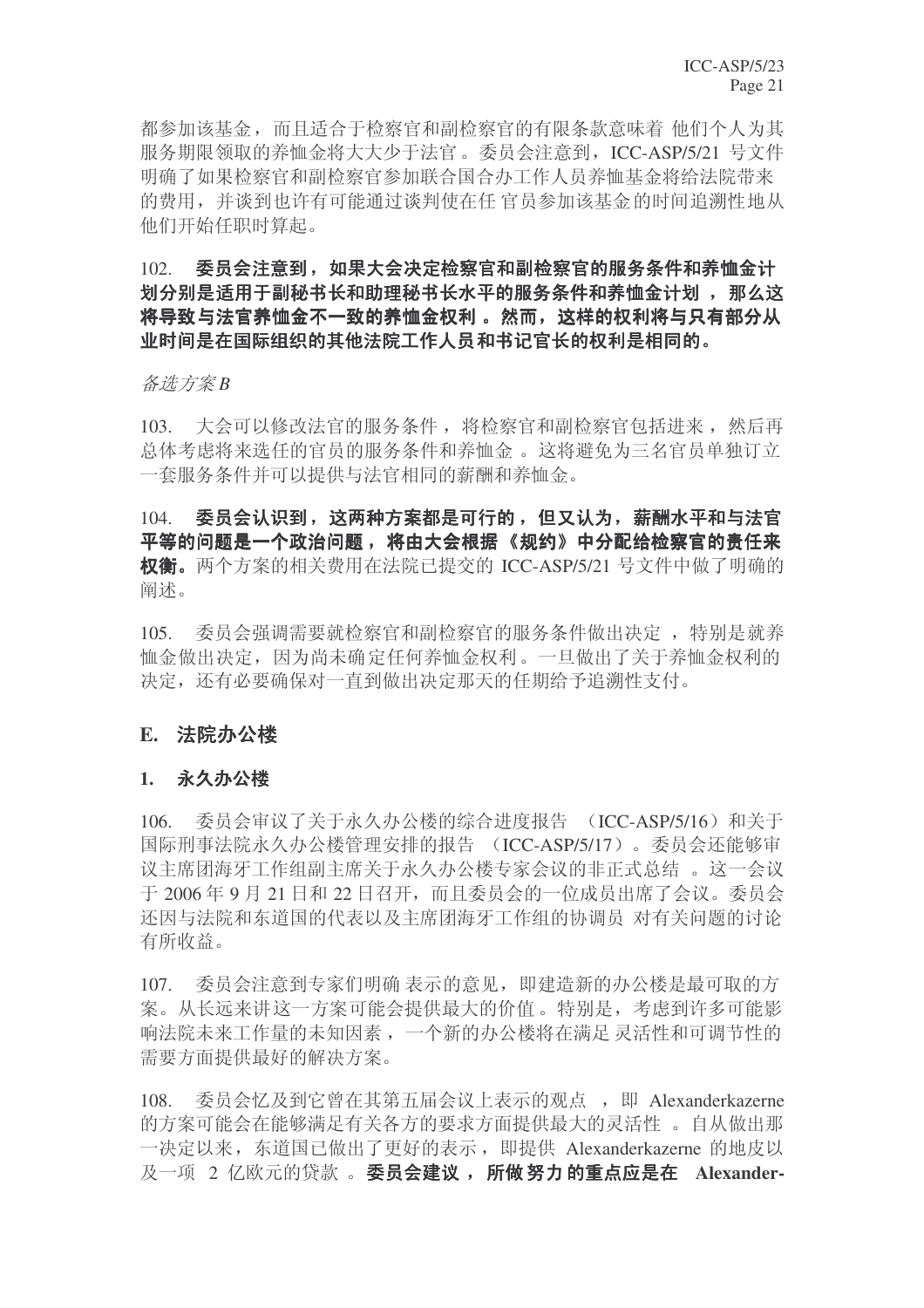### kazerne 建造新的办公楼, 并在大会可能就是否在 Alexanderkazerne 建造新办 公楼做出非正式决定之前,应暂时停止进行与其他备选方案有关的工作。

109. 委员会指出,有必要提供一份详细的功能性介绍材料以帮助确定可能需 要的费用和为将来所做的决定提供一个基础,并且建议,法院尽快就提供这份 材料进行工作,这应该能够有助于根据各种规模的方案做出财务估算。这将使 得委员会能够向大会就与永久办公楼有关的主要决定提出建议。

110. 委员会欢迎东道国对其立场所做的澄清, 即法院将拥有办公楼, 而东道 国将拥有永久办公楼的地皮 。 委员会 认为, 东道国澄清它做出的提供 Alexanderkazerne 地皮的补充表示的确切条件是必要的, 并要求在 2007 年 3 月 31 日之前将这一情况提供给缔约国和委员会。

111. 委员会还审议了关于法院永久办公楼管理安排的报告。虽然这一文件满 足了某些要求, 但委员会认识到还需要进一步做工作, 并建议随着项目的进 展, 应对这项建议进行补充。委员会认为这不是进行工作的适当方式。

112. 委员会建议,一开始就应制定一个全面和明确的管理框架。这一框架需 要在各利益攸关者和参与者中界定权利和责任的分配,确定做出决定和设立目 标的规则和程序以及根据项目目标建立监测和报告业绩的制度。随着项目的进 展制定这一框架将不会给利益攸关者提供管理框架寻求提供的保障水平。委员 会强调, 强有力的管理安排对于项目的成功和费用控制是必要的, 并且提醒不 要匆忙就此(或项目的仟何的其他方面)做出决定。

113. 委员会还指出, 一种更好的项目顺序正在出现, 并建议法院应该为推进 项目所需要做出的决定制定一份清晰的时间表 。在这方面, 委员会指出, 在项 目开始进行之前 , 不需要就如何对项目供资做出决定 。委员会 认为, 如果 Alexanderkazerne 的项目要讲行的话, 应在今后两年审议如何供资的备洗方 案,以确保备选方案能得到适当审议,并且大会将能够在适当时间做出决定。 作为第一步,委员会建议,应尽早提供东道国给予的低费用贷款的表示的全部 细节。委员会认为,大会将需要了解可掌握的灵活性 的范围,特别是在所借款 额和贷款条件方面, 包括贷款如何能够提取及贷款必须如何偿还 。提供这一信 息将会协助委员会和大会将提供的低费用贷款与其他供资方案进行比较, 如对 缔约国的直接摊款和 向私人借贷。需要对低费用贷款对缔约国的价值做出评 估,并就贷款对东道国的费用做出可靠的估算。

#### 2. 临时办公楼

114. 东道国的代表提及了委员会在其前次会议上对这一问题的讨论以及委员 会做出的赞同主席团关于选择东道国提议的其中一个备选方案的决定, 即建造 预制板办公楼作为解决这一问题的最 合适的办法。遗憾的是, 出现了与此方案 有关的一些问题, 在目前阶段这些问题可以被认为在实际上是不能解决的。与 此同时, 东道国已获悉一个地产开发商正计划在 紧邻法院临时总部 (Arc 大 楼)的地段建造一个新的办公楼,这一办公楼预计将于2008年初建成。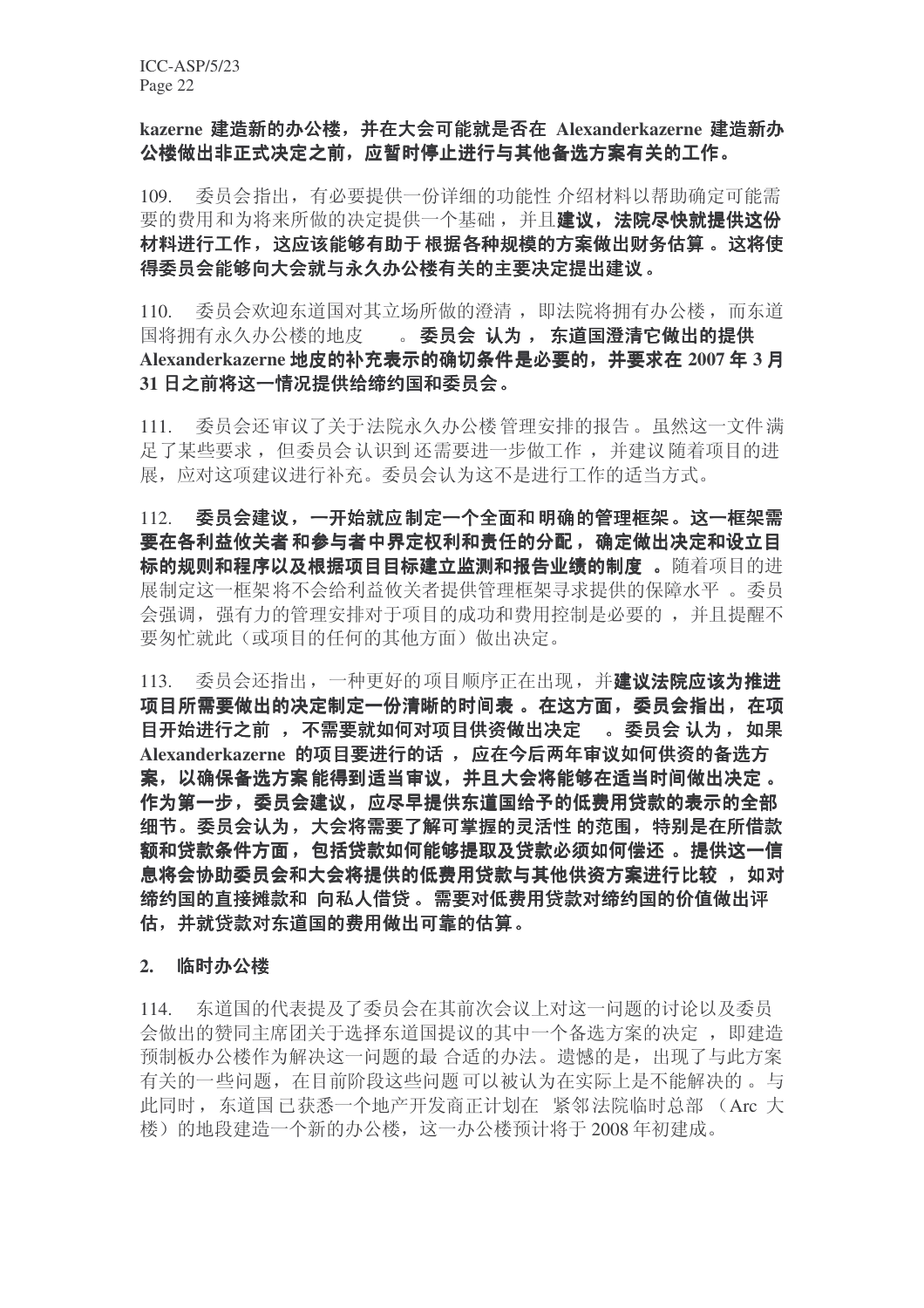115. 这个新的大楼比预制板大楼的备选方案更靠近 Arc 大楼, 而且在安全安 排上不造成主要困难, 东道国关于法院临时办公楼所做出的财务表示也适用于 这个新的方案。下面一个备选方案也是可能的。这一新的办公楼可以提供两倍 于法院和欧洲司法要求的额外空间。欧洲司法现与法院共同使用 Arc 大楼。欧 洲司法已告知东道国它从 2008 年起将需要更多的办公室。考虑到这一点, 东道 国已建议欧洲司法使用整个新的大楼作为临时办公楼,而法院则可使用 Arc 大 楼的 B 楼来满足其额外需求。东道国认为, 这不仅是满足两个组织办公室需要 的最经济的办法,而且也符合建立"一个法院"的原则。然而,应该指出的 是, 虽然东道国愿意选择这一方案, 但这仍取决于欧洲司法和欧盟各国将采取 的立场。

116. 东道国补充到, 在为法院增加的临时办公楼建成之前, 东道国已向法院 提供了 Hoftoren 大楼的两层作为临时办公室, 并且应法院的请求, 还将提供能 容纳约 40 个工作台的第三层供法院在 2007 年使用。

117. 法院官员强调, 即使有东道国预示的新方案, 从现在到 2008 年 3 月之 前, 还需要增加办公室。他们建议, 在 Hoftoren 大楼再增加两层(除已提供的 三层之外)可能会作为起始的一步有所帮助,但是这之后不久仍将需要更多的 办公室。他们强调任何新增加的办公室应分配在同一个大楼,因为这将会通过 避免重复建造主要为安全和信息技术所需要的基础设施而大大减少"临时"办 公楼的费用。东道国代表和法院官员均认为, 作为法院的一部分的缔约国大会 秘书处应该分配在与法院主要机关的同一办公楼内。另外, 委员会建议, 法院 和东道国应努力在法院其他部门使用的"临时"办公楼中为缔约国大会秘书处 的笔译小组(每年下半年聘用这些笔译人员翻译大会和委员会的文件) 安排办 公室, 以减少重复建造基本基础设施的费用。

118. 在讨论安全问题时, 法院官员的观点是, 法院所要求的安全程度 对其所 有部门都应是相同的,因为降低法院某一部分的安全水准将会导致这一部分被 看作是一个较软弱的目标。

119. 委员会感到泪丧的是, 临时办公楼的问题仍然未 得到解决, 而且对法院 有效运作造成的影响以及持续的不确定 和中断造成的管理层持续的时间损耗均 表示关切。委员会吁请东道国做出一切努力使这一问题迅速得到解决 。委员会 还要求法院客观地对待这一问题 , 并务实地确保实际的安全 水平与风险相适 应。

### **F.** 其他报告

### 1. 最不发达国家和其他发展中国家申请使用信托基金参加大会工作的标准

120. 在其第四届会议上,大会决定"在 2006 年对 ICC-ASP/2/Res.6 号决议第 1 段设立的信托基金的条件做一个临时变动, 以使得其他发展中国家能使用该 基金来增强这些缔约国参加缔约国大会活动及不局限于在海牙的会议,要求主 席团审议信托基金的条件并通过预算和财务委员会向缔约国大会第五届会议提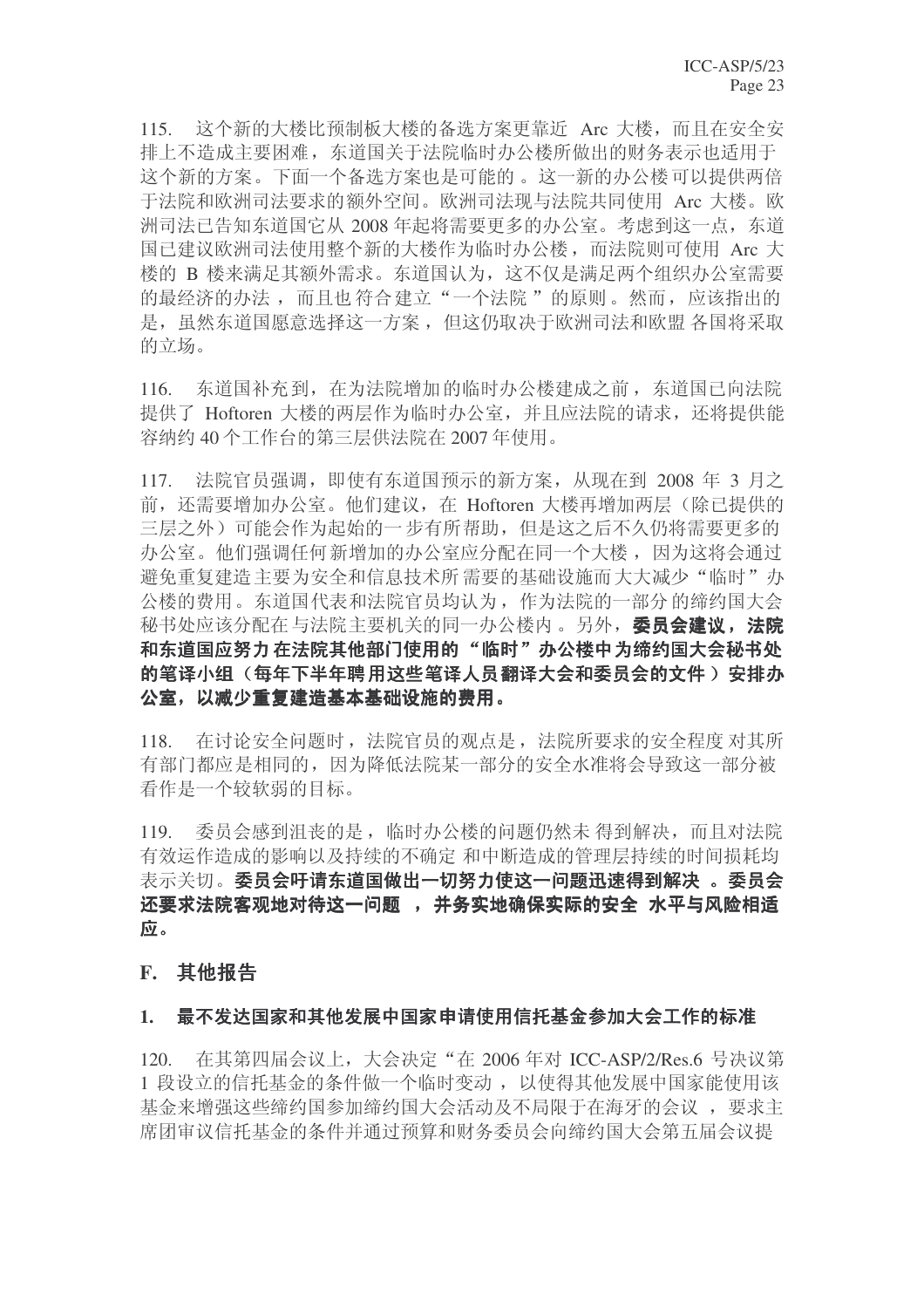出关于申请使用该基金的标准的建议, 目的是在可使用的资源内最大限度地提 高基金的效力......"<sup>6</sup>

121. 在其第七届会议上,委员会尚未收到主席团关于这一问题的正式报告。 然而, 委员会认为, 其意见只能限于指出大会的决定 是政治性的, 以及有一单 项基金供最不发达国家和其他发展中国家共同使用将会。影响捐助者捐款的水 平, 因为本可以提供这些捐款专门用来支持最不发达国家。

### 2. 任命外聘审计员

122. 在任命外聘审计员方面,委员会审议了法院准备的关于重新任命外聘审 计员的报告(ICC-ASP/5/4), 赞赏外聘审计员所做出的典范性的工作, 因此建 议应当任命大不列颠及北爱尔兰联合王国国家审计署再次担任四年 (2007-2010 年)的外聘审计员。

#### 3. 法院的组织性质

123. 关于法院的组织性质, 委员会强调它一直在定期审议这一问题, 因为这 个问题在每一届会议上都是讨论的一个组成部分。

#### **G.** 其他事项

#### 1. 与塞拉利昂问题特别法庭的关系

124. 法院邀请委员会审议有关塞拉利昂问题特别法庭使用国际刑事法院设施 的财务安排的非正式文件。有一个具体问题涉及到了收费的 根据。委员会注意 到,大会主席在 2006年4月12日致法院院长的信中提到"不给国际刑事法院 带来费用"的要求。国际刑事法院与特别法庭的谅解备忘录第3 条第3 项谈到 支付"一切可明确确定的直接和间接费用。……..这些费用包括属国际刑事法院 所有的设备或财产在价值上的折旧部分"。

125. 这样就出现了一个问题,即费用是否在一个极端应当只反映法院将要承 受的可确定的额外费用, 或是否在另一个极端只反映所提供的设 施的全部经济 价值。委员会认为,采用商业做法不符合在国际组织 之间进行合作的精神。 员会建议,收取的费用应当反映出法院 承受的可明确确定的直接和间接费用, 在此基础上应当加收 13% 的管理费以反映出在提供其设施 供使用中不可量化 的法院管理费用。

#### 2. 将来的会议

126. 委员会决定于 2007 年 4 月 23 日至 26 日在海牙举行第八届会议, 并暂定  $\pm$  2007 年 10 月 8 日至 12 日在海牙举行第九届会议, 后者的日期将在委员会四 月的会议上确认。

<sup>&</sup>lt;sup>6</sup>国际刑事法院罗马规约缔约国大会正式记录, 第四届会议, 2005 年 11 月 28 日至 12 月 3 日, 海牙 (国际刑事法院出版物, ICC-ASP/4/32), 第 III 部分, ICC-ASP/4/Res.4 号决议, 第 38 段。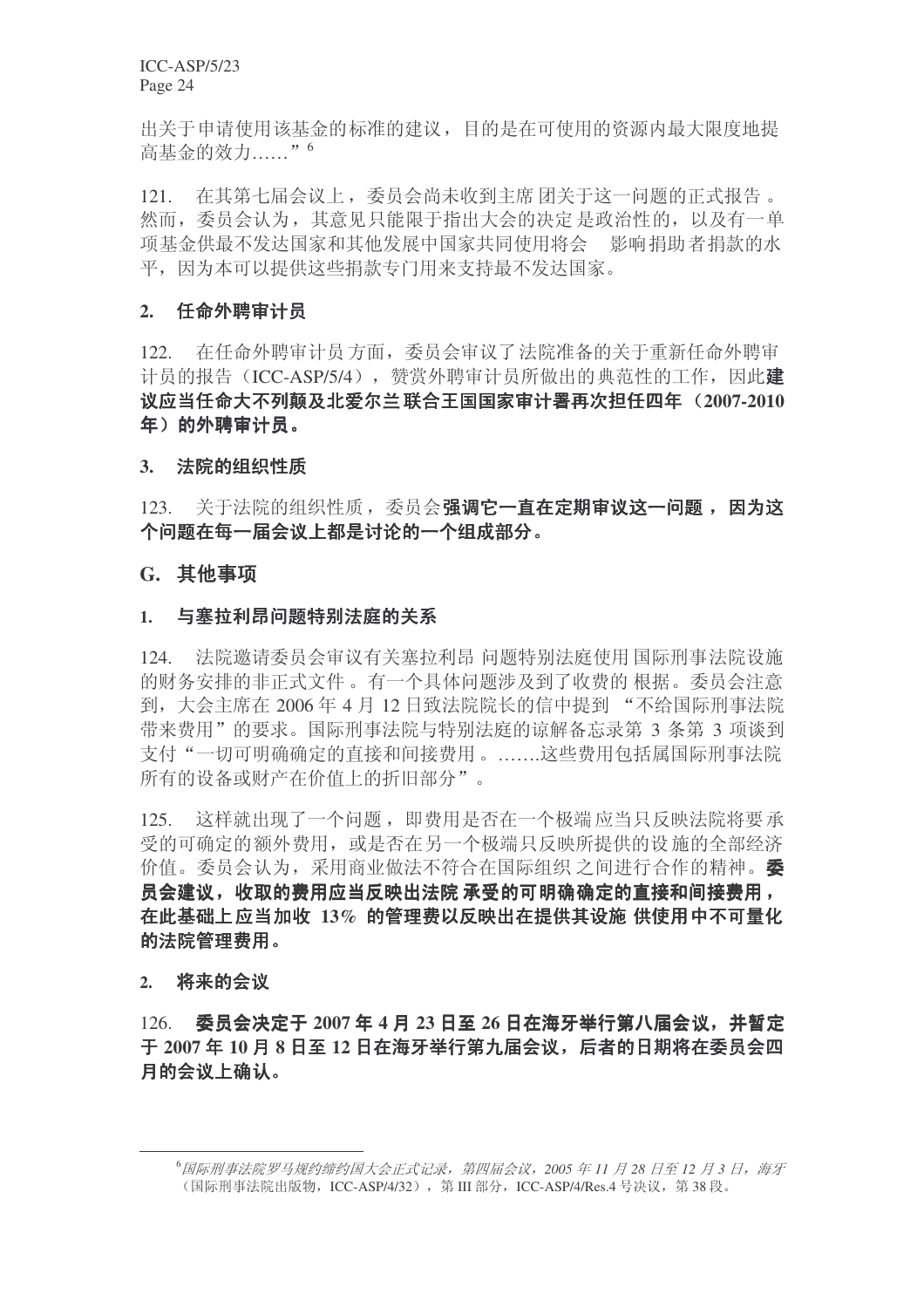127. 委员会注意到, 自从 2003 年第一届会议以来, 委员会的工作量 显著增 加。委员会越来越难于在履行委托给它的职责的同时满足大会、主席团非正式 工作组以及法院的期望。<sup>7</sup>此外,工作组开展的广泛讨论以及大会时间的增加反 映出政府间就法院的预算、行政管理和办公楼等问题的讨论越来越多。这一趋 势也影响到委员会的作用和工作量。委员会强调它希望继续就其职责范围内的 各项问题向大会提出高质量的建议。委员会认为,需要采取行动保持委员会提 供这种建议和满足大会期望的能力。

128. 虽然委员会不认为大量增加分配给 其会议的时间是合理的, 但是委员会 认为其四月份的会议应当从三天增加到四天。考虑到每届会议各种程序及起草 和通过报告所占用的时间, 四月份的会议目前只有不到两天的时间用于进行实 质性的讨论。第四天将会增加实质性讨论的时间,而费用是有限的:对主要方 案 IV 的方案预算影响约为 11,800 欧元。

129. 委员会注意到一种倾向, 有些问题在每一届会议上都列入其议程。虽然 在某些情况下这可能是必要的或适宜的, 但是委员会希望表明它倾向于每年只 对这些问题进行一次审议,除非有迫不得已的原因不这样做。一般来讲,委员 会在每年 10 月的会议上会将其重点放在提议的方案预算和相关的预算问题上, 而在四月的会议上审议各种政策问题。委员会认为,主席在为每一届会议制定 议程时, 应当提前相当长的时间根据委员会的使命和大会的指示与所有委员会 的成员、大会秘书处和法院讲行非正式磋商。

130. 关于其下一届会议,委员会表示希望审议预算的编制方法<sup>8</sup>,以期提高预 算审批程序的质量。委员会还决定在其下届会议上审议法院在执行人力资源制 度方面的进展情况, 以及共同制度是否符合法院人力资源要求的问题。委员会 还希望审议法院内使用 SAP-ERP 系统的情况, 以及这一系统如何能够改善将来 的预算编制和报告工作。最后,委员会还希望审议自其上一次审议法律援助计 划以来这一计划的实施情况。

### 3. 文件的及时性

131. 载于委员会第六届会议工作报告第 72 段的委员会对法院的建议, 基本上 没有得到落实, 委员会对此表示关切。委员会希望再次向法院表示委员会对及 时、分期分批和有序地向秘书处提交法院报告和其他文件的重视, 以便确保文 件至少在会议前三周发给委员会, 从而使委员会成员能在 出席会议之前有合理 的时间全面详细地研究这些文件。

<sup>7</sup> ICC-ASP/1/Res.4 号决议附件。

 $8 \sqrt{R}$ 本报告第48 至 50 段。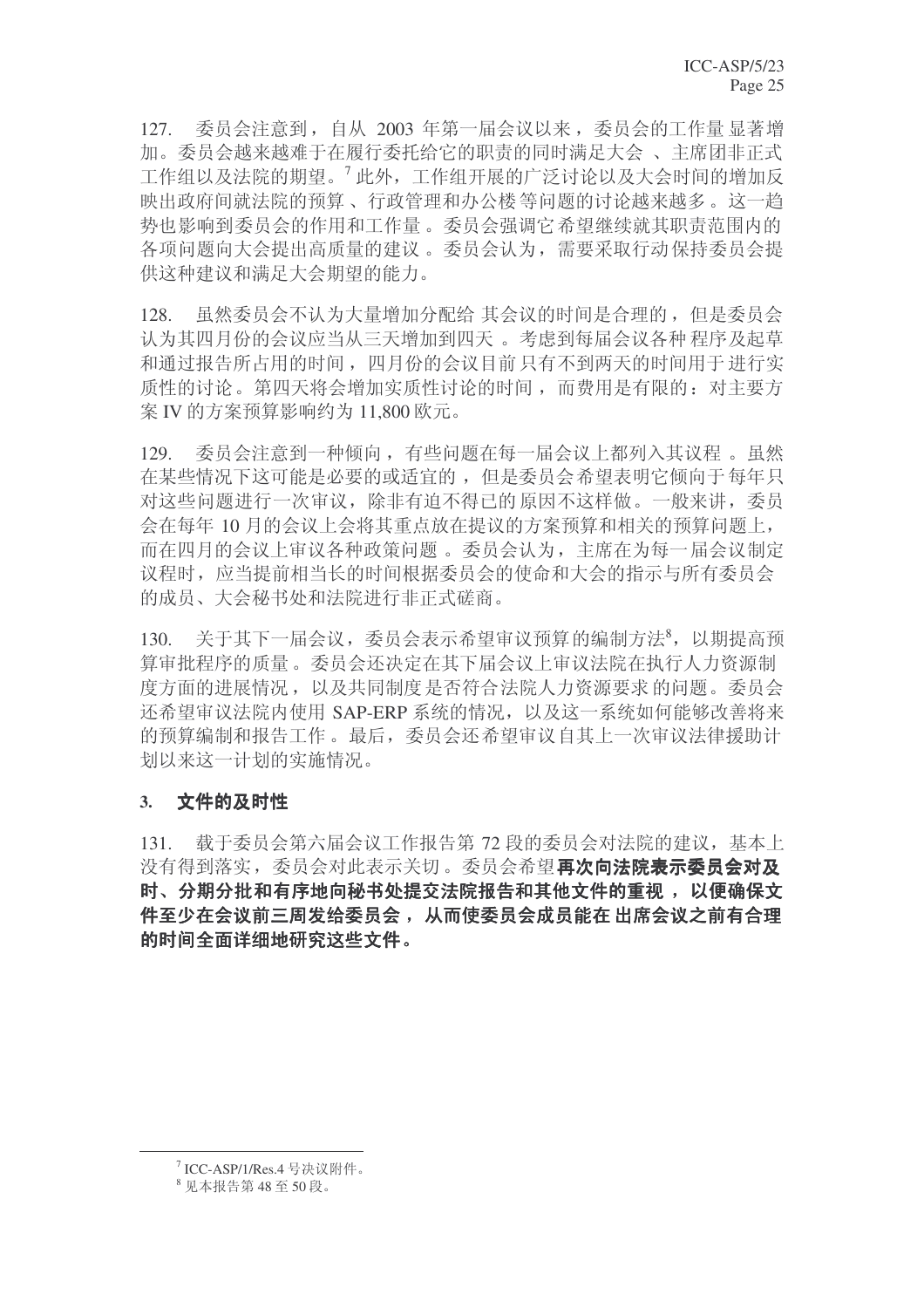### 附件 **I**

### 文件清单

- ICC-ASP/5/1 预算和财务委员会第六届会议工作报告
- ICC-ASP/5/2 2005 年 1 月 1 日至 12 月 31 日期间的财务报表
- ICC-ASP/5/3 㹿ᆇҎֵᠬ䞥 2005 ᑈ 1 ᳜ 1 ᮹㟇 12 ᳜ 31 ᮹ᳳ䯈ⱘ 财务报表
- ICC-ASP/5/4 关于重新任命外聘审计员的报告
- ICC-ASP/5/5 内部审计办公室的报告
- ICC-ASP/5/6 国际刑事法院战略计划
- ICC-ASP/5/7 美干法院信息和通信技术战略的报告
- ICC-ASP/5/8 面缔约国大会提交的关于被害人信托基金理事会 2005 年8月16日至2006年6月30日的活动和项目的报告
- ICC-ASP/5/9 提议的国际刑事法院 2007 年方案预算
- ICC-ASP/5/9/Corr.2 提议的国际刑事法院 2007 年方案预算——更正
- ICC-ASP/5/10 关于法院规模模型的报告
- ICC-ASP/5/11 暂定议程
- ICC-ASP/5/12 国际刑事法院外延战略计划\*
- ICC-ASP/5/13 关于截至 2006年8月31日国际刑事法院预算执行情 况的报告
- ICC-ASP/5/14 对国际刑事法院法官服务条件和待遇的修改 一仟职结束时的搬迁
- ICC-ASP/5/ CBF.2/1 书记官长关于适用于其他国际法庭法官的养恤金计划 的报告
- ICC-ASP/5/CBF.2/2 关于国际刑事法院未来永久办公大楼的报告——综合 讲度报告
- ICC-ASP/5/CBF.2/3 关于国际刑事法院永久办公楼管理安排的报告
- ICC-ASP/5/CBF.2/4 关于检察官和副检察官服务条件和待遇:养恤金的财 务费用的报告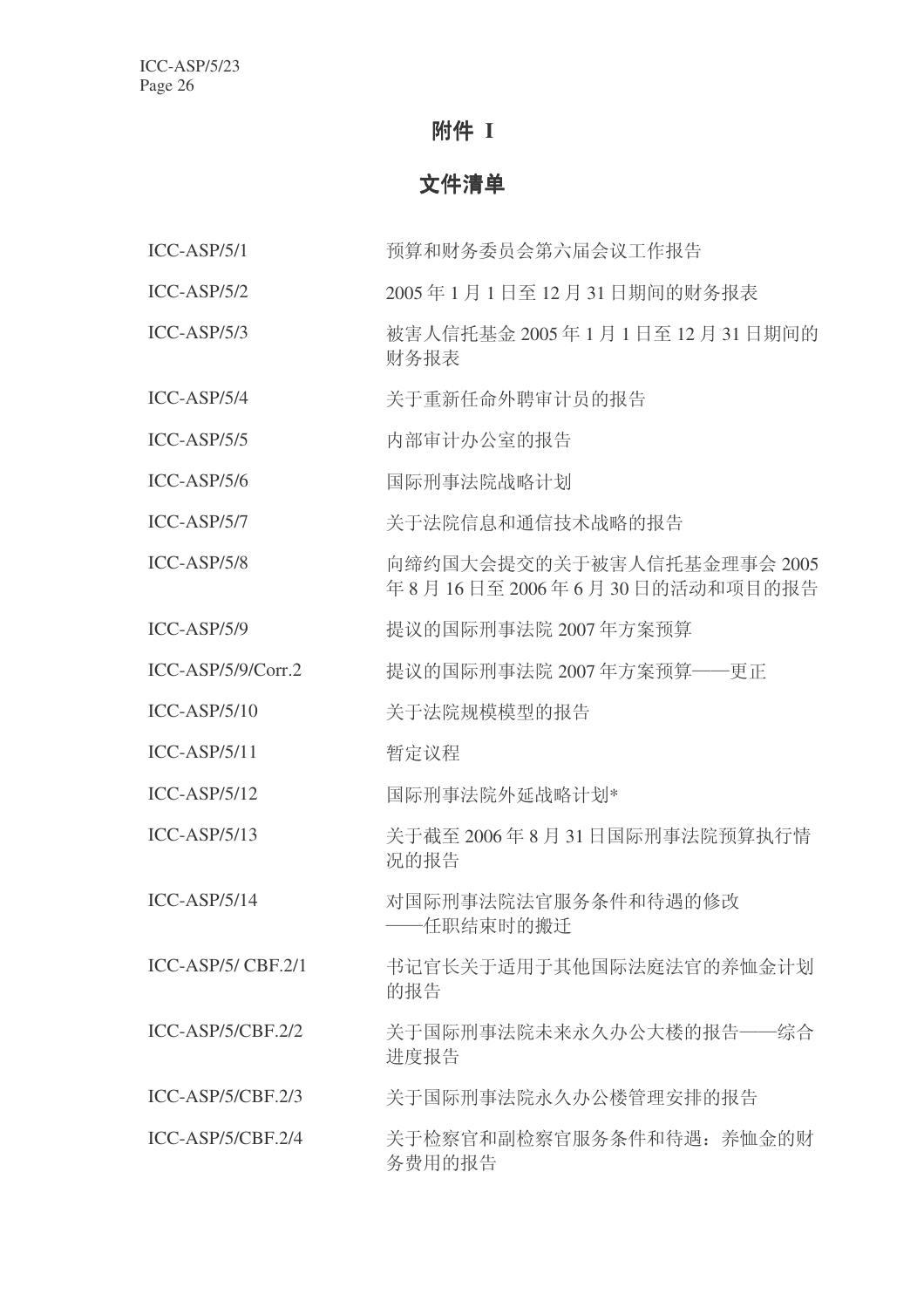ICC-ASP/5/CBF.2/5 关于为法官养恤金计划进行采购招标的报告

ICC-ASP/5/CBF.2/L.1 暂定议程

ICC-ASP/5/CBF.2/L.2/Rev.1 暂定议程注解项目单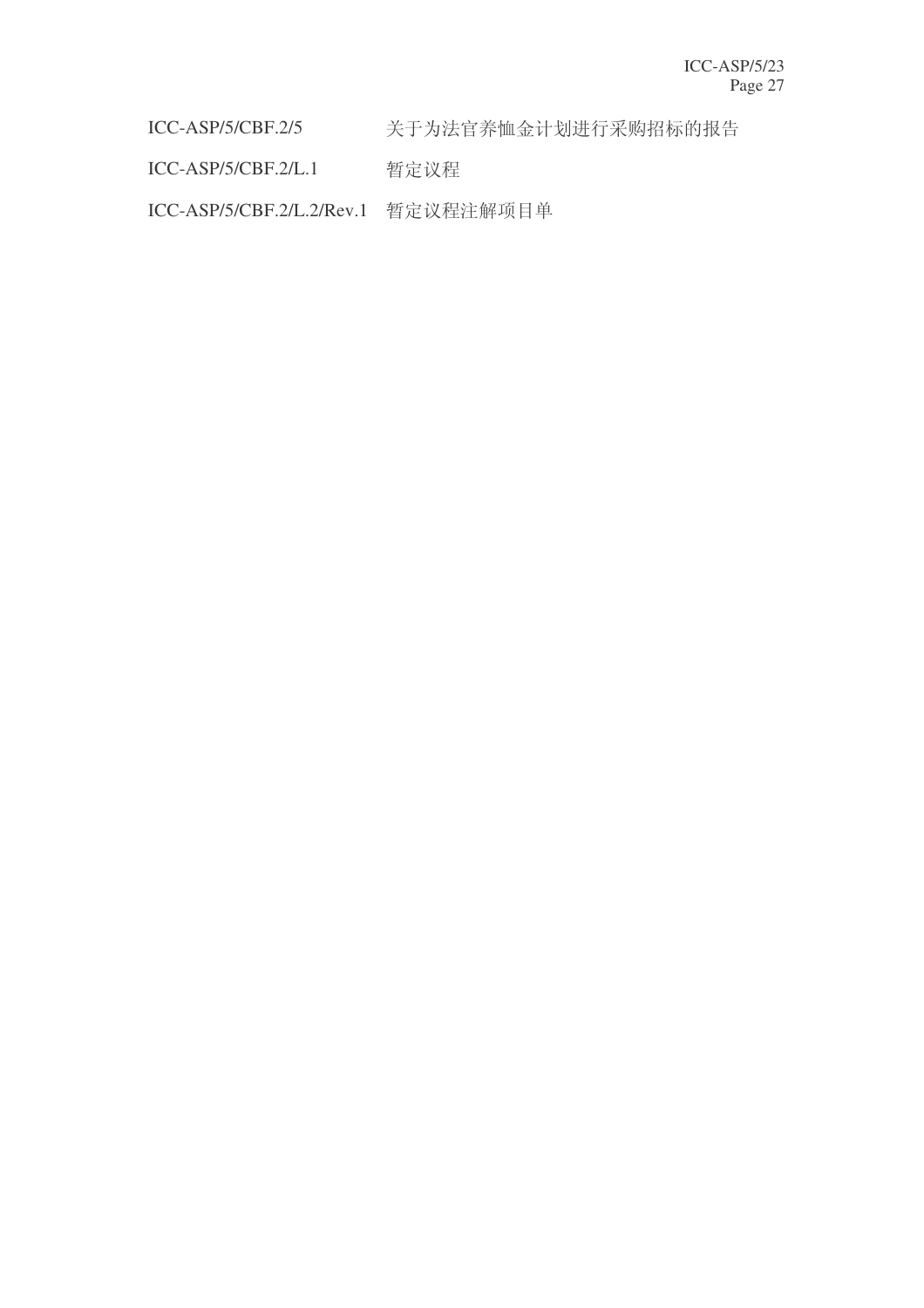# 附件 II

# 截至 2006 年 10 月 13 日的摊款缴纳状况

|                | 缔约国           | 以前年度的摊款                | 收到的以前年<br>度摊款          | 以前年度未缴<br>摊款             | 2006年摊款                | 已收 2006年<br>摊款     | 2006年未缴摊款                | 未缴摊款总额                   |  |
|----------------|---------------|------------------------|------------------------|--------------------------|------------------------|--------------------|--------------------------|--------------------------|--|
| $\mathbf{1}$   | 阿富汗           | 5,266                  | 5,266                  |                          | 3.199                  | 381                | 2,818                    | 2,818                    |  |
| $\overline{c}$ | 阿尔巴尼亚         | 13,436                 | 13,436                 | J.                       | 7,996                  | 948                | 7,048                    | 7,048                    |  |
| 3              | 安道尔           | 14,873                 | 14,873                 | ٠                        | 7.996                  | 7,996              |                          |                          |  |
| $\overline{4}$ | 安提瓜和巴布达       | 8,677                  | 8,677                  |                          | 4,798                  | 4,798              |                          | ÷.                       |  |
| 5<br>6         | 阿根廷<br>澳大利亚   | 2,999,978<br>4,955,953 | 1,876,392<br>4,955,953 | 1,123,586                | 1.528.893<br>2.546.022 | 2.546.022          | 1,528,893                | 2,652,479                |  |
| $\overline{7}$ | 奥地利           | 2,716,797              | 2,716,797              | ٠                        | 1,373,765              | 1,373,765          | $\overline{\phantom{a}}$ | ٠                        |  |
| 8              | 巴巴多斯          | 28,248                 | 28,248                 | ×                        | 15,993                 | 15,993             | ÷.                       | ×                        |  |
| 9              | 比利时           | 3,350,429              | 3,350,429              | ÷,                       | 1,709,609              | 1,709,609          | $\overline{\phantom{a}}$ | $\overline{\phantom{a}}$ |  |
| 10             | 伯利兹           | 3,099                  | 3,099                  | ×                        | 1,599                  | 1,599              | ×                        | ×                        |  |
| 11             | 贝宁            | 6,196                  | 6,196                  | ٠                        | 3.199                  | 381                | 2,818                    | 2,818                    |  |
| 12             | 玻利维亚          | 27,265                 | 4,914                  | 22,351                   | 14.393                 |                    | 14,393                   | 36,744                   |  |
| 13             | 波斯尼亚一黑塞哥维那    | 9,912                  | 9,912                  | ×                        | 4,798                  | 4,798              |                          |                          |  |
| 14<br>15       | 博茨瓦纳<br>巴西    | 35,942<br>5,207,107    | 35,942<br>1,754,131    | 3,452,976                | 19,191<br>2,435,673    | 19,191             | 2,435,673                | 5,888,649                |  |
| 16             | 保加利亚          | 50,197                 | 50,197                 |                          | 27,187                 | 27,187             |                          |                          |  |
| 17             | 布基纳法索         | 3,863                  | 189                    | 3,674                    | 3,199                  |                    | 3,199                    | 6,873                    |  |
| 18             | 布隆迪           | 1,474                  | 91                     | 1,383                    | 1,599                  |                    | 1,599                    | 2,982                    |  |
| 19             | 柬埔寨           | 6,196                  | 6,196                  |                          | 3,199                  | 3,016              | 183                      | 183                      |  |
| 20             | 加拿大           | 8,560,895              | 8,560,895              | ×                        | 4,498,719              | 4,498,719          |                          |                          |  |
| 21             | 中非共和国         | 3,099                  | 1,716                  | 1,383                    | 1,599                  |                    | 1,599                    | 2,982                    |  |
| 22             | 哥伦比亚          | 490,334                | 490,334                | ×                        | 247,885                | 247,885            |                          | ×                        |  |
| 23             | 刚果            | 1,840                  |                        | 1,840                    | 1,599                  |                    | 1,599                    | 3,439                    |  |
| 24<br>25       | 哥斯达黎加<br>克罗地亚 | 86,766<br>115,867      | 57,491<br>115,867      | 29,275                   | 47,978<br>59,173       | 59,173             | 47,978                   | 77,253                   |  |
| 26             | 塞浦路斯          | 120,210                | 120,210                | ×                        | 62,371                 | 62,371             | ×,                       | ×.                       |  |
| 27             | 刚果民主共和国       | 9,912                  | 2,525                  | 7,387                    | 4,798                  |                    | 4,798                    | 12,185                   |  |
| 28             | 丹麦            | 2,244,582              | 2,244,582              | ×,                       | 1,148,269              | 1,148,269          |                          |                          |  |
| 29             | 吉布提           | 2,902                  | 2,902                  |                          | 1,599                  | 189                | 1,410                    | 1,410                    |  |
| 30             | 多米尼克          | 3,099                  | 3,099                  | ×,                       | 1,599                  | 75                 | 1,524                    | 1,524                    |  |
| 31             | 多米尼加共和国       | 20,165                 |                        | 20,165                   | 55,974                 |                    | 55,974                   | 76,139                   |  |
| 32             | 厄瓜多尔          | 62,572                 | 47,550                 | 15,022                   | 30,386                 |                    | 30,386                   | 45,408                   |  |
| 33             | 爱沙尼亚<br>斐济    | 35,942                 | 35,942                 | ×                        | 19,191                 | 19,191             |                          |                          |  |
| 34<br>35       | 芬兰            | 12,392<br>1,645,156    | 12,392<br>1,645,156    |                          | 6,397<br>852,406       | 740<br>852,406     | 5,657                    | 5,657                    |  |
| 36             | 法国            | 18,959,201             | 18,959,201             | ×                        | 9,643,539              | 9.643.539          | i,                       | ÷                        |  |
| 37             | 加蓬            | 30,972                 | 27,213                 | 3,759                    | 14,393                 |                    | 14,393                   | 18,152                   |  |
| 38             | 冈比亚           | 3,099                  | 3,099                  | $\overline{\phantom{a}}$ | 1,599                  | 189                | 1,410                    | 1,410                    |  |
| 39             | 格鲁吉亚          | 7,632                  | 7,632                  |                          | 4,798                  | 511                | 4,287                    | 4,287                    |  |
| $40\,$         | 德国            | 27,532,250             | 27,532,250             | ×                        | 13,852,792             | 13,852,792         | ×,                       | $\overline{\phantom{a}}$ |  |
| 41             | 加纳            | 13,010                 | 13,010                 | ×                        | 6,397                  | 6,397              |                          | $\sim$                   |  |
| 42             | 希腊            | 1,648,219              | 1,648,219              | $\overline{\phantom{a}}$ | 847,608                | 847,608            | $\sim$                   | $\overline{\phantom{a}}$ |  |
| 43             | 几内亚<br>圭亚那    | 8,589                  | 509                    | 8,080                    | 4,798<br>1,599         |                    | 4,798                    | 12,878                   |  |
| 44<br>45       | 洪都拉斯          | 1,474<br>15,333        | 1,474<br>9,701         | ×<br>5,632               | 7,996                  | 138                | 1,461<br>7,996           | 1,461<br>13,628          |  |
| 46             | 匈牙利           | 386,819                | 386,819                | ×                        | 201,507                | 201,507            |                          | $\overline{\phantom{a}}$ |  |
| 47             | 冰岛            | 104,719                | 104,719                |                          | 54,375                 | 54,375             |                          |                          |  |
| 48             | 爱尔兰           | 1,050,232              | 1,050,232              |                          | 559,741                | 559,741            |                          |                          |  |
| 49             | 意大利           | 15,251,782             | 14,538,507             | 713,275                  | 7,812,386              |                    | 7,812,386                | 8,525,661                |  |
| 50             | 约旦            | 32,227                 | 32,227                 |                          | 17,592                 | 17,592             |                          | $\overline{\phantom{a}}$ |  |
| 51             | 肯尼亚           | 7,259                  | 7,259                  |                          | 14,393                 | 14,393             |                          |                          |  |
| 52             | 拉脱维亚          | 43,383                 | 43,383                 | ×                        | 23,989                 | 23,989             |                          | $\overline{\phantom{a}}$ |  |
| 53<br>54       | 莱索托<br>利比里亚   | 3,099<br>1,474         | 3,099                  | 1,474                    | 1,599<br>1,599         | 1,599              | 1,599                    | 3,073                    |  |
| 55             | 列支敦士登         | 16,109                 | 16,109                 |                          | 7,996                  | 7,996              |                          |                          |  |
| 56             | 立陶宛           | 62,781                 | 62,781                 | i,                       | 38,382                 | 38,382             |                          |                          |  |
| 57             | 卢森堡           | 240,412                | 240,412                |                          | 123,143                | 123,143            |                          |                          |  |
| 58             | 马拉维           | 3,479                  | 133                    | 3,346                    | 1,599                  |                    | 1,599                    | 4,945                    |  |
| 59             | 马里            | 6,196                  | 6,196                  |                          | 3,199                  | 381                | 2,818                    | 2,818                    |  |
| 60             | 马耳他           | 41,041                 | 41,041                 | ×                        | 22,390                 | 22,390             |                          |                          |  |
| 61             | 马绍尔群岛         | 3,099                  | 1,623                  | 1,476                    | 1,599                  |                    | 1,599                    | 3,075                    |  |
| 62             | 毛里求斯          | 34,080                 | 34,080                 | $\overline{\phantom{a}}$ | 17,592                 | 2,088              | 15,504                   | 15,504                   |  |
| 63<br>64       | 墨西哥<br>蒙古     | 3,099                  | 3,099                  | ×                        | 3,011,407<br>1,599     | 3,011,407<br>1,599 | ×,                       | $\overline{\phantom{a}}$ |  |
| 65             | 纳米比亚          | 19,207                 | 19,207                 |                          | 9,596                  | 1,140              | 8,456                    | 8,456                    |  |
| 66             | 瑙鲁            | 3,099                  | 1,900                  | 1,199                    | 1,599                  |                    | 1,599                    | 2,798                    |  |
| 67             | 荷兰            | 5,267,605              | 5,267,605              |                          | 2,702,751              | 2,702,751          |                          |                          |  |
| 68             | 新西兰           | 697,366                | 697,366                |                          | 353,437                | 353,437            | ×,                       |                          |  |
| 69             | 尼日尔           | 3,099                  | 170                    | 2,929                    | 1,599                  |                    | 1,599                    | 4,528                    |  |
| 70             | 尼日利亚          | 144,285                | 95,095                 | 49,190                   | 67,169                 |                    | 67,169                   | 116,359                  |  |
| 71             | 挪威            | 2,084,212              | 2,084,212              |                          | 1,085,898              | 1,085,898          |                          |                          |  |
| 72             | 巴拿马           | 58,247                 | 58,247                 | $\overline{\phantom{a}}$ | 30,386                 | 23,646             | 6,740                    | 6,740                    |  |
| 73<br>74       | 巴拉圭<br>秘鲁     | 39,650<br>301,253      | 39,650<br>89,190       | 212,063                  | 19,191<br>147,132      | 19,191             | 147,132                  | 359,195                  |  |
| 75             | 波兰            | 1,367,620              | 1,367,620              |                          | 737,259                | 737,259            |                          |                          |  |
| 76             | 葡萄牙           | 1,451,826              | 1,451,826              | $\overline{\phantom{a}}$ | 751,652                | 751,652            | $\sim$                   | $\overline{\phantom{a}}$ |  |
| 77             | 大韩民国          | 5,234,106              | 5,234,106              |                          | 2,872,271              | 2,872,271          |                          | ×,                       |  |
| 78             | 罗马尼亚          | 184,813                | 184,813                | $\overline{\phantom{a}}$ | 95,956                 | 95,956             | $\sim$                   | $\sim$                   |  |
| 79             | 圣文森特和格林纳丁斯    | 2,902                  | 1,427                  | 1,475                    | 1,599                  |                    | 1,599                    | 3,074                    |  |
| 80             | 萨摩亚           | 2,980                  | 2,980                  |                          | 1,599                  | 1,599              |                          |                          |  |
| 81             | 圣马力诺          | 8,677                  | 8,677                  |                          | 4,798                  | 4,798              |                          |                          |  |
| 82             | 塞内加尔          | 15,491                 | 14,930                 | 561                      | 7,996                  |                    | 7,996                    | 8,557                    |  |